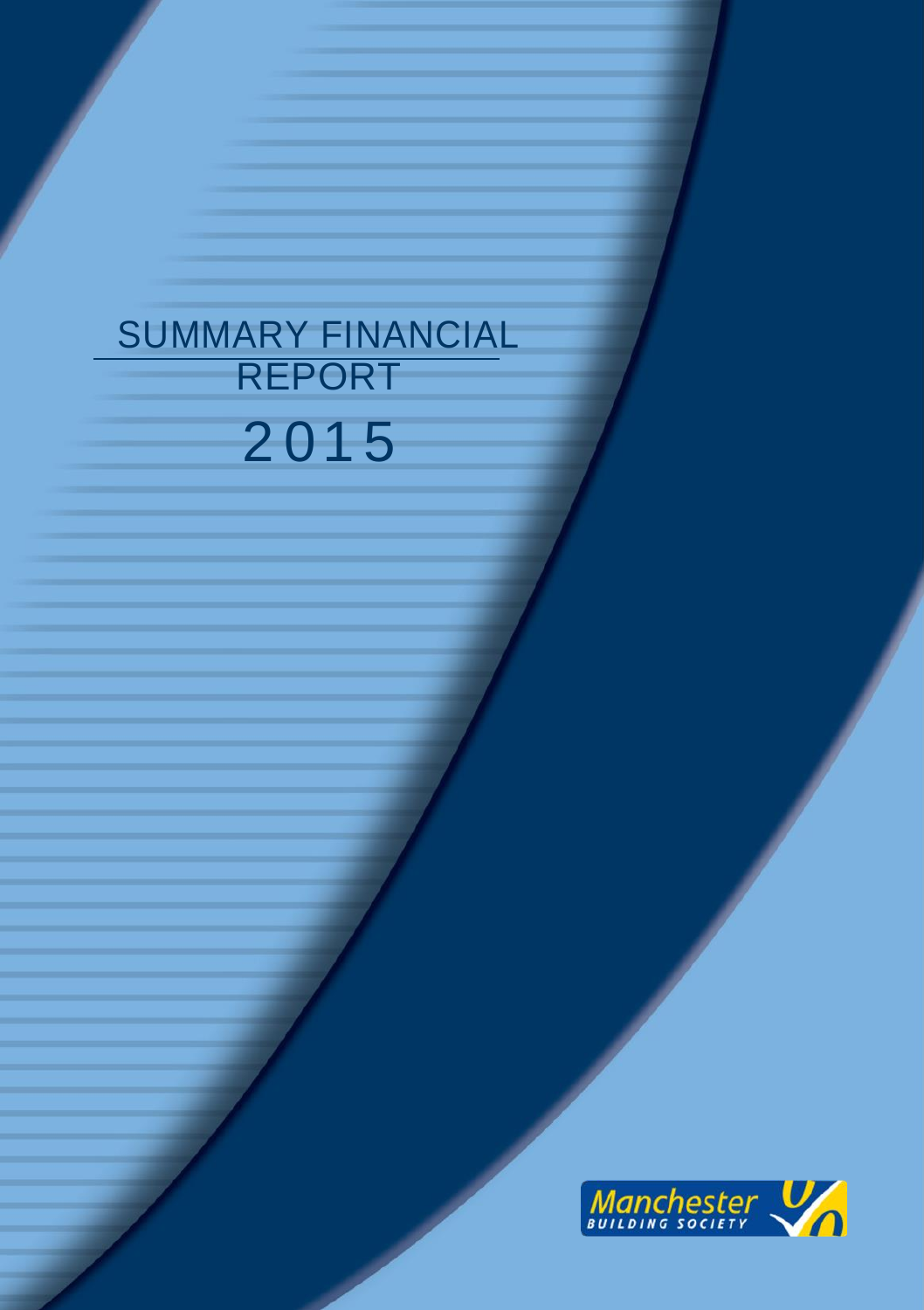### **CONTENTS**

|                                        | Page          |
|----------------------------------------|---------------|
| SUMMARY CHAIRMAN'S STATEMENT           |               |
| SUMMARY FINANCIAL STATEMENT            | $\mathcal{P}$ |
| <b>INDEPENDENT AUDITORS' STATEMENT</b> | 20            |
| SUMMARY DIRECTORS' REMUNERATION REPORT | 22            |
| <b>CONTACT DETAILS</b>                 | 25            |

#### **PAGES 2 TO 19 CONSTITUTE THE SUMMARY FINANCIAL STATEMENT**

| <b>DIRECTORS</b>       | J.P. Allen<br>H.F. Baines<br>I.A. Dewar<br>D.A. Harding<br>P.A. Lynch<br>F.B. Smith | <b>ACIB Dip FS</b><br>LLB<br><b>FCA</b><br><b>JP BA MPhil FCMA</b><br><b>LLB</b> |
|------------------------|-------------------------------------------------------------------------------------|----------------------------------------------------------------------------------|
| <b>CHAIRMAN</b>        | D.A. Harding                                                                        | <b>JP BA MPhil FCMA</b>                                                          |
| <b>CHIEF EXECUTIVE</b> | A. Hodges                                                                           | <b>FCMA GCMA</b>                                                                 |
| <b>SECRETARY</b>       | C.W. Gee                                                                            | <b>FCA</b>                                                                       |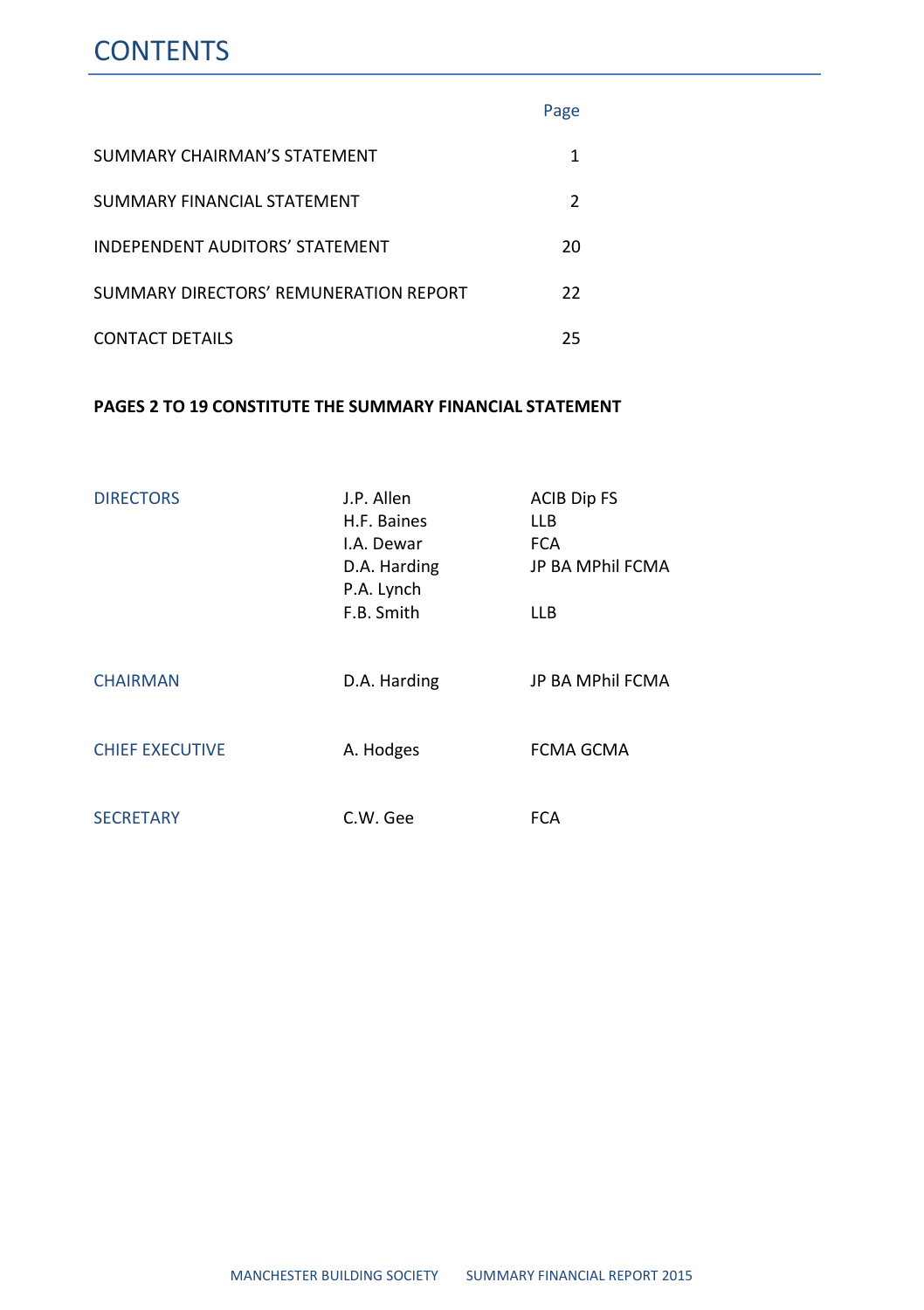### SUMMARY CHAIRMAN'S STATEMENT

In 2015 the Board continued to focus on the prudent management of the Society in line with the strategy adopted in 2013 of reducing the size of the balance sheet in order to preserve capital. This strategy was necessary because of events, fully disclosed in the Annual Report and Accounts for the year ended 31 December 2012, that led to a material write-down of the Society's reserves following a change in the accounting treatment of certain financial assets.

In the twelve months ended 31 December 2015 the Society and its subsidiaries (the "Group") recorded an operating profit before impairments and provisions of £2.9m compared with £4.7m in the preceding twelve months. The decline in operating profit reflected the reduction in the size of the loan book which fell from £387m to £331m, and also the effect of an increased charge of £1.2m (2014: £0.2m) for regulatory non-compliance on two acquired portfolios, the administration of which was brought in-house in December 2015.

During the year the Board carried out a detailed exercise to evaluate what would be required to reenter the residential mortgage market from which it withdrew in 2013. This exercise and consequential discussions with the Prudential Regulation Authority ("PRA") confirmed that although the Society has total capital significantly in excess of regulatory requirements, an increase in the Society's Common Equity Tier 1 capital ("CET1", a measure of the quality of capital held) would be necessary before new lending could be resumed. In the absence of this, the Society's balance sheet and scale of operations is likely to continue to decline.

As required by International Financial Reporting Standards ("IFRS"), this prospect required two noncash accounting adjustments: the carrying value of the head office property has been written down by £2.5m to reflect the forecast under-utilisation of this asset; and the charge for taxation of £4.3m (2014: £0.2m credit) reflects a write-down of the deferred tax asset carried on the balance sheet in line with the lower level of taxable profits now forecast. Other net impairments on the loan books amounted to £0.7m.

After taking account of these charges and the compulsory Financial Services Compensation Scheme ("FSCS") levy of £0.3m, the Group recorded a post-tax loss of £4.9m (2014: £4.5m profit). At 31 December 2015, the Group had negative accounting reserves of £5.6m.

Against this background the Board are currently reviewing the strategic direction of the Society and have set out the uncertainties which exist regarding the longer term prospects of the Society on pages 15 and 16.

Notwithstanding the difficult financial circumstances in which the Group has operated since 2012, the Society has continued to serve its members well. During 2015 the level of complaints remained low and the Society continued to offer competitive retail savings products during the unprecedented period of low interest rates. The Society has also worked closely with the small number of members whose mortgage accounts have moved into arrears in order to find a satisfactory solution to payment problems.

In the best interest of members the Board has continued to take legal advice regarding the Society's claim for damages against the previous external auditors, Grant Thornton UK LLP. The legal claim is ongoing.

Finally, on behalf of the Board, I should like to thank all members of staff for their exceptionally strong contribution during the year. I should also like to thank Mr Joe Smith, a non-executive director, who retired from the Board on 29 April 2015 after nine years' service.

D.A. Harding Chairman 13 April 2016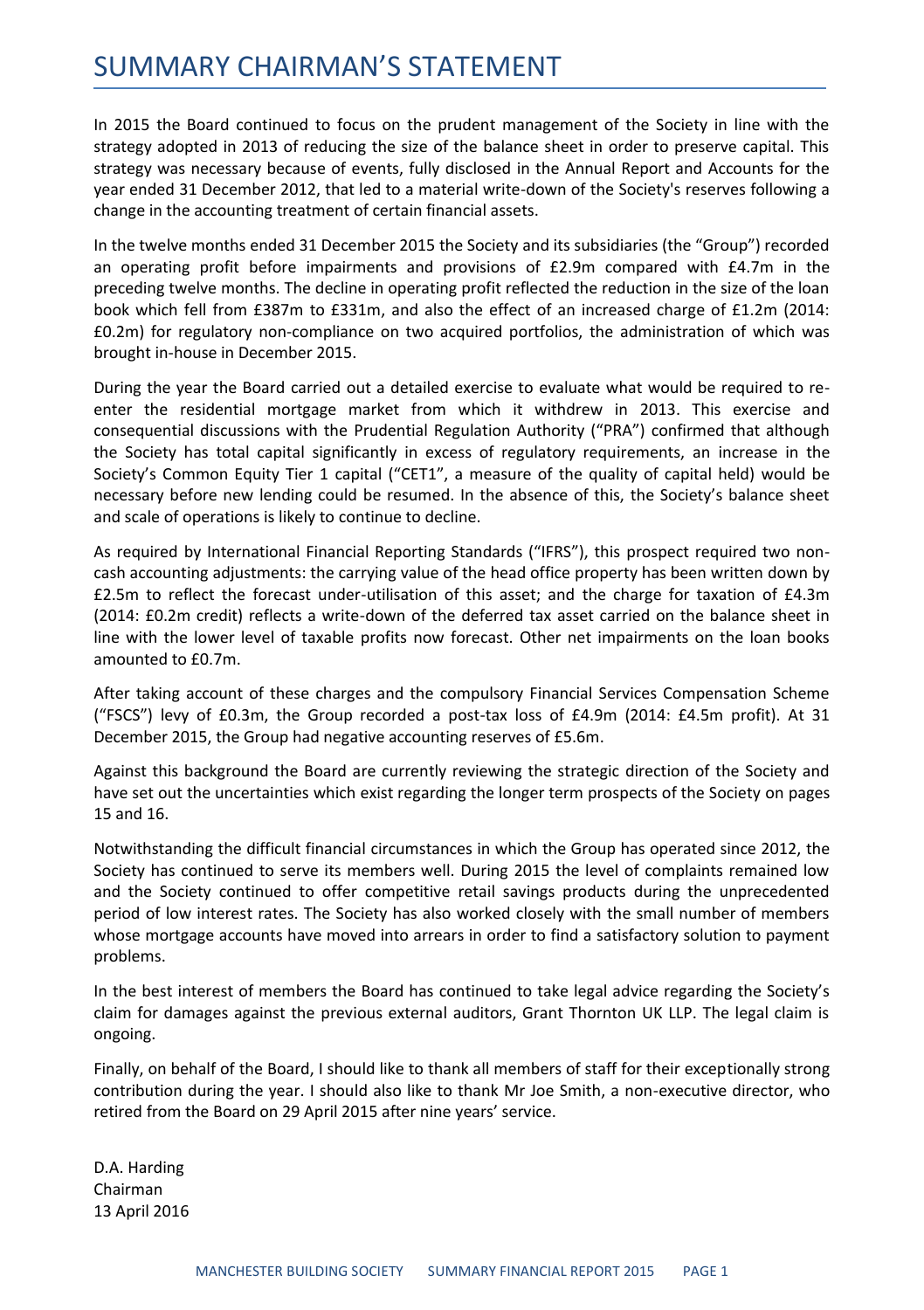#### FOR THE YEAR ENDED 31 DECEMBER 2015

This financial statement is a summary of information which is contained in the audited Annual Accounts, the Directors' Report and Annual Business Statement for the year ended 31 December 2015, prepared using International Financial Reporting Standards, all of which will be available to members and depositors free of charge on demand at every office and agent of Manchester Building Society from 11 May 2016 and at www.themanchester.co.uk.

Approved by the Board of Directors of the Society on 13 April 2016 and signed on its behalf by:

| D.A. Harding |  |
|--------------|--|
| Chairman     |  |

A. Hodges Chief Executive I.A Dewar Director

#### SUMMARY DIRECTOR'S REPORT

#### Introduction

The Group consists of the Society and its two wholly owned subsidiaries: MBS (Mortgages) Limited and MBS (Property) Limited; further, under the terms of IFRS 10 *Consolidated Financial Statements*, this set of Financial Statements includes the consolidated position of NMB Mortgage Acquisition Company Limited (in administration) ("NMB MAC"), where the Group exerts control notwithstanding that it holds no shares in that entity.

The Group's strategy and results for the year are covered in detail in the sections that follow, along with the principal risks and uncertainties that the Group faces.

#### **Strategy**

The Society is owned by its members. The means by which its value is preserved is by providing products that meet the financial needs of both existing and potential members.

The Group's strategy since 2013 has been to reduce its risks and conserve its regulatory capital. This strategy was necessary because of events, fully disclosed in the Annual Report and Accounts for the year ended 31 December 2012, that led to a material write-down of the Society's reserves following a change in the accounting treatment of certain financial assets.

Risk reduction has been achieved via the disposal of almost all of the Society's non-strategic UK lifetime mortgage assets. Further reduction has been sought by investigating the potential for disposals of other mortgage assets (conditional on suitable offers). The Board's strategic aim in this regard has been to move the Society's risk profile away from those legacy asset positions that carried higher risks and higher regulatory capital risk weightings.

Regulatory capital conservation has continued to be a focus, the ongoing reduction in the mortgage book, as a result of the continued curtailment of new mortgage lending during 2015, being central to this. At the same time the Society has continued to explore ways in which the regulatory capital position could be improved. During 2015 this included investigating potential opportunities for further asset disposals, including the sale of the investment in New Life Home Finance Limited which completed in April 2015 at a profit of £0.7m.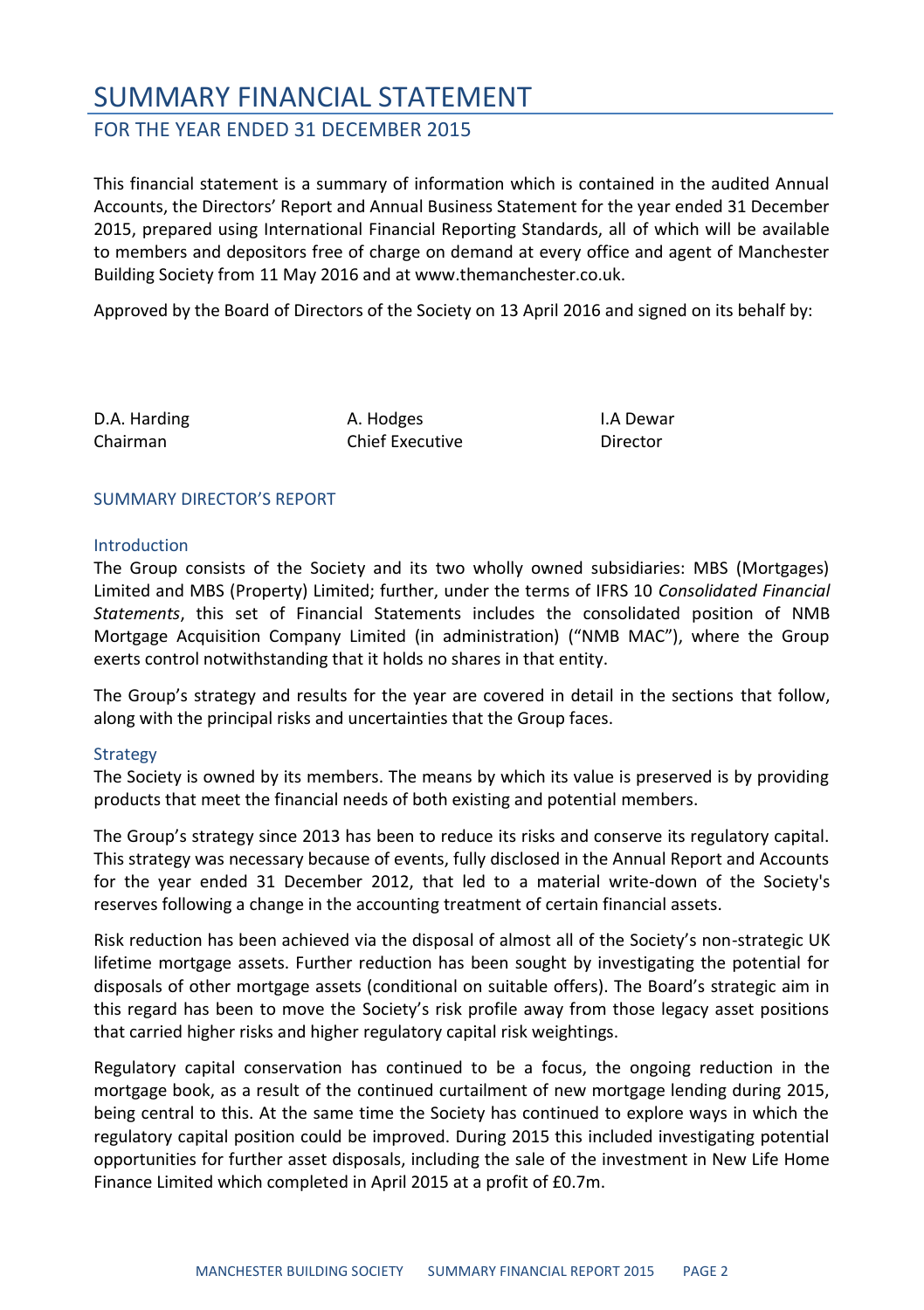### SUMMARY FINANCIAL STATEMENT FOR THE YEAR ENDED 31 DECEMBER 2015

In the medium term, however, the regulatory capital position is dependent on profitable and sustainable growth or new sources of capital.

Accordingly, in 2015 the Society carried out a detailed evaluation of what would be required to return to growth by resuming residential mortgage lending. This included an assessment of the additional capital that would be required. At present the Society has insufficient CET1 regulatory capital to return to lending and continues to manage a "run-off" of the balance sheet. Against this background the Board is currently reviewing the strategic direction of the Society; the uncertainties which exist regarding the longer term prospects of the Society are disclosed on pages 15 and 16.

#### Post Balance Sheet Event

After the year end, on 11 April 2016, the Society received new Individual Capital Guidance ("ICG") from the PRA setting out the amount of regulatory capital the Society is required to hold. The Board has reviewed the capital resources following the new guidance from the PRA and has concluded that the ICG and CRD IV buffer requirements are met. The Board also concluded that the Society meets the quantitative aspect of the PRA buffer. As previously, the Society is expected to hold a certain proportion of its capital buffers in CET1 capital; this remains challenging under the new guidance and the Society may not meet these expectations going forward.

#### Business Model

The principal activities of the Group remain the provision of competitive facilities for personal savings and for mortgage finance primarily to support owner occupation of residential property.

Emphasis in achieving these principal business objectives is placed on offering a secure home for retail depositors' savings and on high standards of customer services to support the Group's range of products.

#### KEY PERFORMANCE INDICATORS

Key performance indicators ("KPIs") monitored by the Board include the following:

- Capital
- Liquid assets
- Retail balances
- Mortgages and other loans
- Administration expenses
- Profit for the year before taxation

The KPIs are considered in more detail in the sections that follow below, with indications as to why each metric is considered to be of importance in assessing financial performance. Additional commentary on the Group's performance is contained within the Summary Chairman's Statement.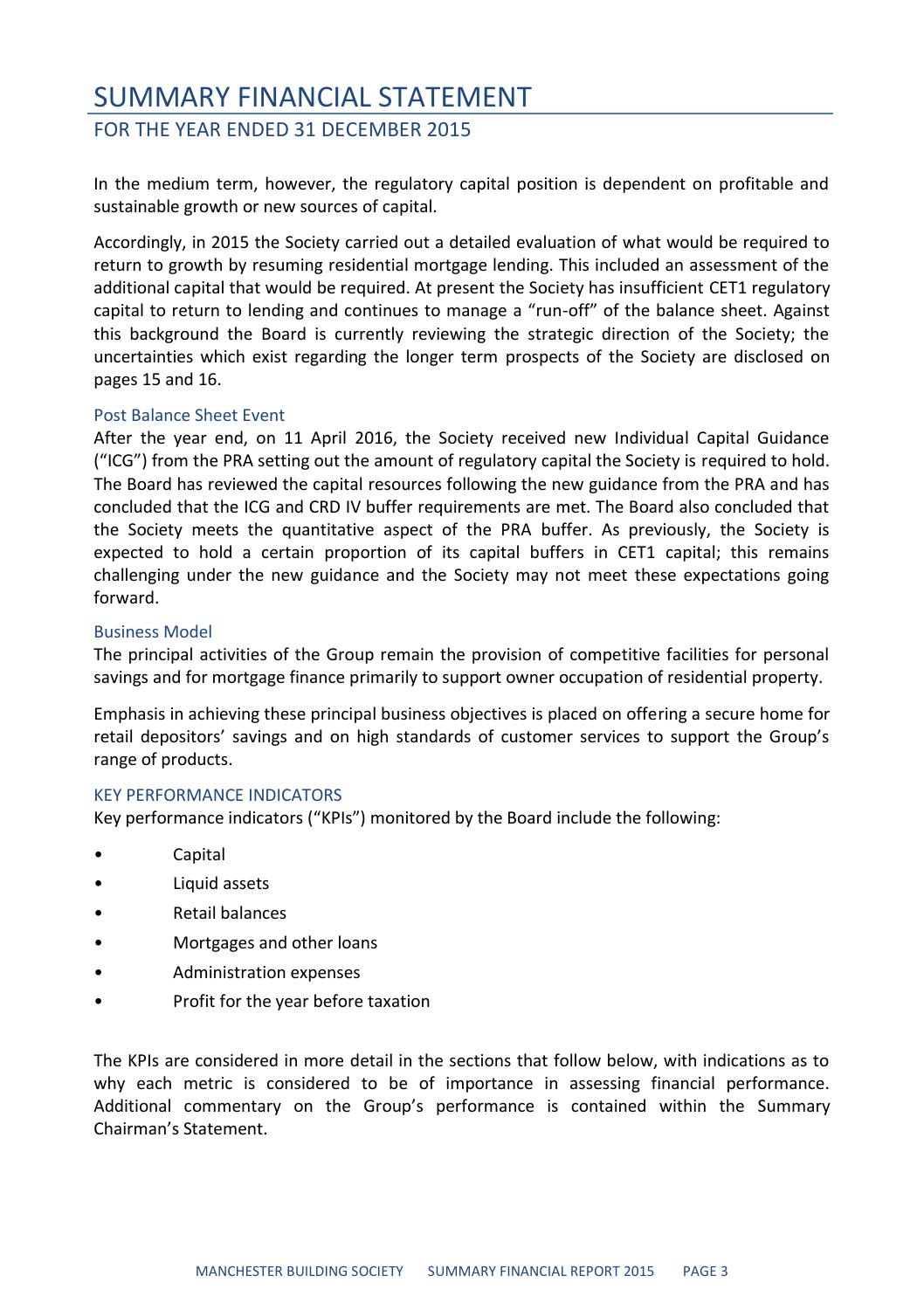#### FOR THE YEAR ENDED 31 DECEMBER 2015

#### REVIEW OF BUSINESS PERFORMANCE

In 2015 the Group reported a loss for the financial year of £4.9m (2014: profit of £4.5m). This loss is after reflecting write-downs to the carrying value of certain assets, as detailed below, as a consequence of the Group's projected financial performance.

In the year the Group reported operating profit before impairments and provisions of £2.9m (2014: £4.7m).

A reconciliation of operating profit before impairments and provisions to the (loss)/profit for the year before taxation and the (loss)/ profit for the year is set out below:

|                                                                                                            | Group<br>2015<br>£000 | Group<br>2014<br>£000 |
|------------------------------------------------------------------------------------------------------------|-----------------------|-----------------------|
| Operating profit before impairments and provisions                                                         | 2,917                 | 4,699                 |
| Impairment(losses)/gains on loans and advances to customers<br>Impairment of property, plant and equipment | (748)<br>(2, 471)     | 33                    |
|                                                                                                            |                       |                       |
| Financial Services Compensation Scheme Levy                                                                | (277)                 | (430)                 |
| (Loss)/profit for the year before taxation                                                                 | (579)                 | 4,302                 |
| Taxation                                                                                                   | (4, 295)              | 150                   |
| (Loss)/profit for the year                                                                                 | (4,874)               | 4,452                 |

The £1.8m reduction in operating profit before impairments and provisions from 2014 is mainly due to the impact of the smaller balance sheet but also due to an increased charge for customer redress of £1.2m (2014: £0.2m) recorded in the year in relation to potential regulatory noncompliance in two acquired portfolios, the administration of which was brought in-house in December 2015. The reduction has been partially offset by the £0.7m profit on disposal of the minority share in New Life Home Finance Limited.

Net interest income in the year was £2.1m lower than in 2014, with £0.8m of the reduction being due to the increased charge for customer redress in respect of potential refunds of interest and £1.3m being due to the reduced size of the balance sheet. The loan book fell by £56.8m from £387.4m to £330.6m while total assets fell by £92.1m from £508.7m to £416.6m. Furthermore, administrative expenses increased by £0.8m mainly associated with the legal claim against Grant Thornton UK LLP, anticipated costs relating to the forthcoming customer redress exercise and project costs associated with the investigation of a possible return to lending.

Additional net loan impairment provisions of £0.7m were incurred, as explained more fully on page 6.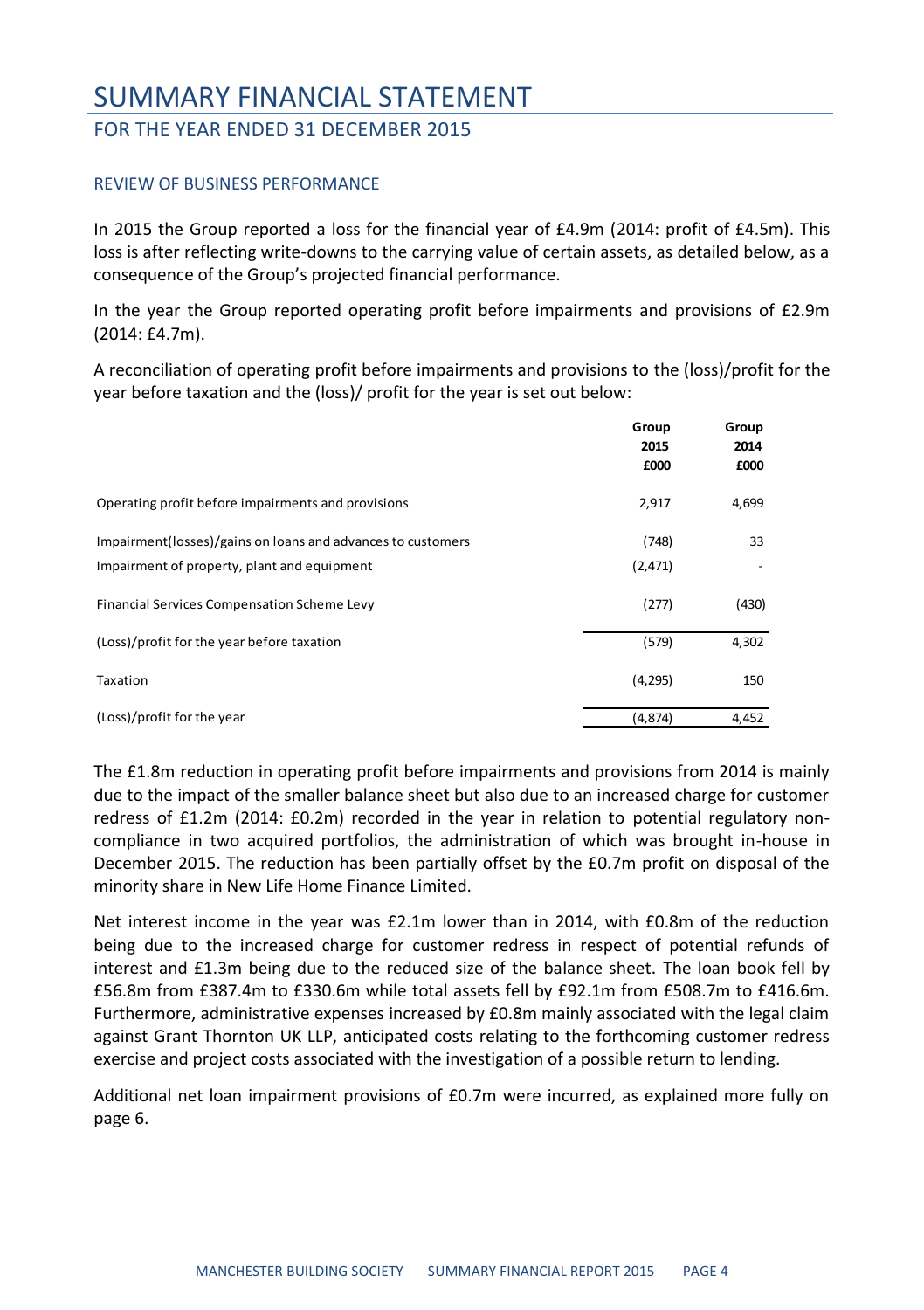#### FOR THE YEAR ENDED 31 DECEMBER 2015

Without sufficient capital to return to lending, the financial projections for the Group assume a long term run-off of the balance sheet. Accordingly the carrying value of the head office property has been written down by £2.5m. For further details of the impairment of the property see page 6.

Also as a result of applying the long term run-off financial projections, £4.3m of the deferred tax asset has been de-recognised and an income tax expense has been recognised for this amount. This results in a loss for the financial year of £4.9m (2014: profit £4.5m) being taken to Group consolidated reserves.

After having made the above adjustments the Society has a shortfall against the regulatory capital expectation for Common Equity Tier 1 Capital, with a shortfall of £1.6m as at 31 December 2015. Under the new regulatory capital regime effective 1 January 2016, at that date there is a £2.8m shortfall.

#### PROFITABILITY

Result for the year: The Group reported a loss for the financial year of £4.9m (2014: profit of £4.5m) and a loss for the year before taxation of £0.6m (2014: profit of £4.3m).

Net interest income: The Group's net interest income was:

|                                        | Group<br>2015<br>£000 | Group<br>2014<br>£000 |
|----------------------------------------|-----------------------|-----------------------|
| Interest receivable and similar income | 14.401                | 18,609                |
| Interest payable and similar charges   | (5,853)               | (7, 973)              |
| Net interest income                    | 8.548                 | 10,636                |

The level of interest earned on mortgages and loans was lower at £13.9m (2014: £17.6m) due to the increased charge in the year for customer redress (in respect of potential refunds of interest) debited against interest income and the impact of reducing mortgage balances; interest on investment securities was lower (2015: £0.1m; 2014: £0.4m) owing to a reduction in the level of securities held (2015: £0.1m; 2014: £15.6m). The reduction in the level of investment securities arose through the natural maturity of instruments, with replacement instruments not being sourced.

Interest paid to savings members reduced from £5.8m in 2014 to £4.2m in 2015, reflecting the combined impact of lower interest rates paid on a reducing savings book (2015: £324.6m of balances owed to members compared with £389.5m at 31 December 2014).

Other income and other charges: Other income and charges rose slightly in the year, with exchange gains of £248k (2014: gains of £163k) arising in the year. Also, as investment securities matured, although the Society received the full principal balance and all interest due on maturity, a fair value loss on these instruments was recorded of £56k (2014: £305k loss), since the Group holds its investment securities at their fair value. Finally, the charge recorded in 2015 for the compulsory FSCS levy fell by £153k to £277k.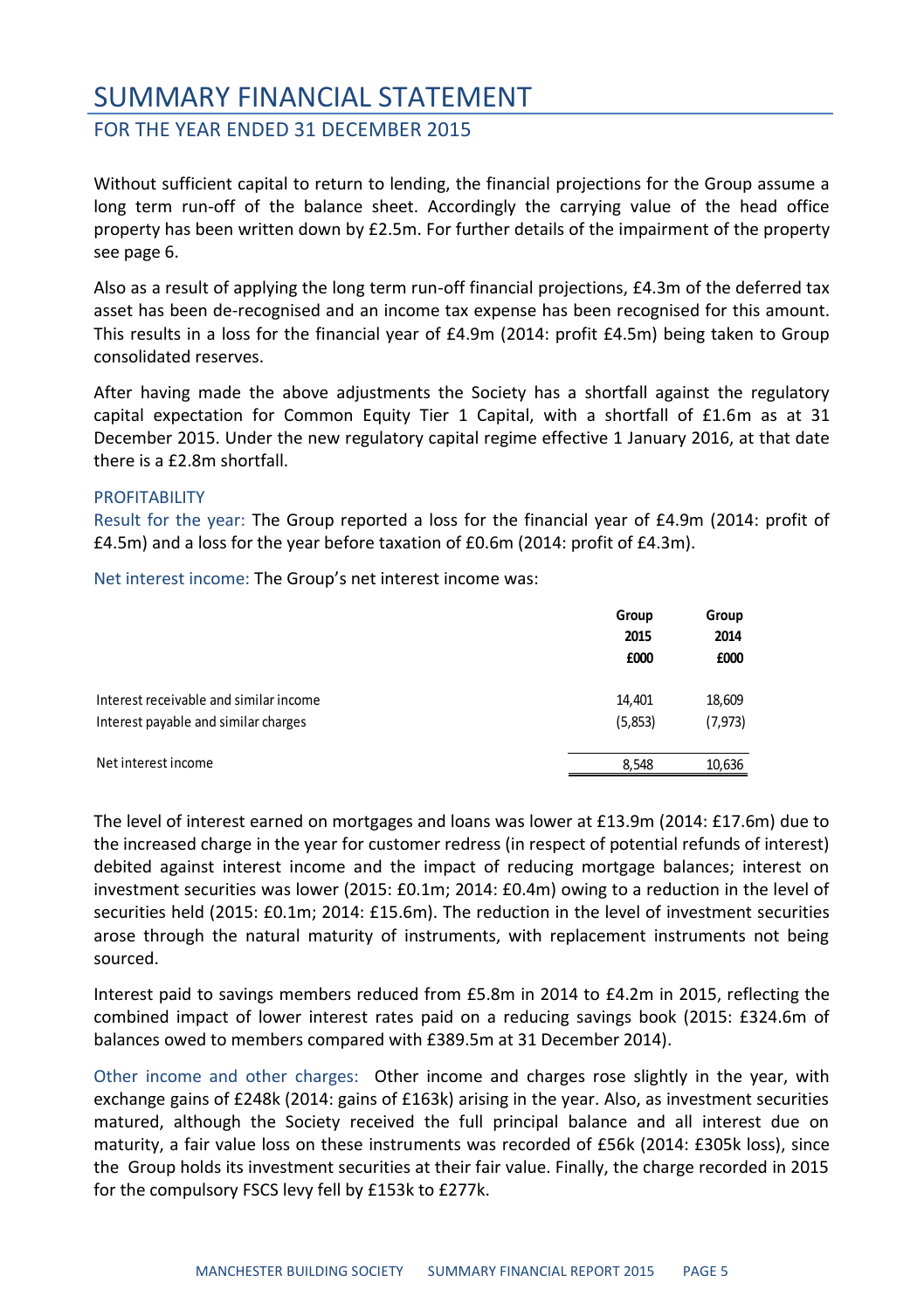#### FOR THE YEAR ENDED 31 DECEMBER 2015

Income from investments: During April 2015 the Society completed the sale of its minority share in New Life Home Finance Limited to Legal and General Group plc for consideration of £995k. The profit on sale of £745k is shown under "Income from investments" in the Statements of Comprehensive Income. The shareholding had been held as a trade investment.

Administrative expenses: The Group's administrative activities were broadly unchanged from those of the previous year. Overhead and depreciation expenditure increased from £6.1m to £6.8m. The increase reflects additional activity carried out during the year in relation to the development of plans to return to lending, and anticipated costs provided in relation to the forthcoming customer redress exercise. Legal and professional costs were also incurred in connection with the Society's claim against Grant Thornton UK LLP.

Impairment losses: **:** Impairment losses of £3.2m were recorded in 2015 (2014: credit of £33k), of which £2.5m (2014: nil) related to the impairment of the carrying value of the Group's head office building which is included within property, plant and equipment and which is owned by MBS (Property) Limited. The remaining impairment charge of £0.7m (2014: credit of £33k) was in respect of the Group's mortgage and loan books.

The Group's head office building was tested for impairment on a value in use basis. This indicated that the value in use of the property was lower than both its fair value less estimated costs of disposal and its carrying value. The carrying value of the property exceeded its fair value less estimated cost of disposal, which represented its recoverable amount, by £2.5m, and the property was written down to reflect this. The fair value of the property is based on an independent valuation of the property carried out in December 2015. The open market value of the property based on its current level of occupancy was assessed to be £5.5m.

All elements of the Group's mortgage and loan books were tested for impairment during the year and all impairment provisions were re-assessed. The net impairment charge of £0.7m included a charge of £1.3m in respect of the NMB MAC second charge loans where the Group holds a beneficial interest and provisioning of £1.3m in respect of the core mortgage book including one significant new account in arrears. These charges were partially mitigated by a £1.9m reduction in the provision for the Spanish lifetime portfolio following an improvement in the forecast for house prices in Spain.

#### FINANCIAL POSITION

Liquid Assets: The Group's liquid assets are deposited with the Bank of England and with UK "High Street" banking counterparties in instantly accessible bank accounts. Of the Society's total liquid funds at 31 December 2015, £55.9m was deposited with the Bank of England (2014: £63.1m). Only £0.1m of investment securities were held at 31 December 2015 (2014: £15.6m) as maturing instruments were not reinvested. Within investment securities at 31 December 2015 £nil was held in UK Treasury Bills (2014: £10.0m).

Mortgages and Other Loans: Group mortgage balances, after provisions, were £330.6m (2014: £387.4m), representing a year on year decrease of 14.7% (2014: 14.7% reduction). Further, to seek improvement in its regulatory capital position, the Society made no advances during the year (2014: £nil).

Overall, the performance of the core mortgage book continues to be in line with expectations. With the exception of one new significant account arising in the second half of the year, arrears levels are stable and the number of properties taken into possession has improved.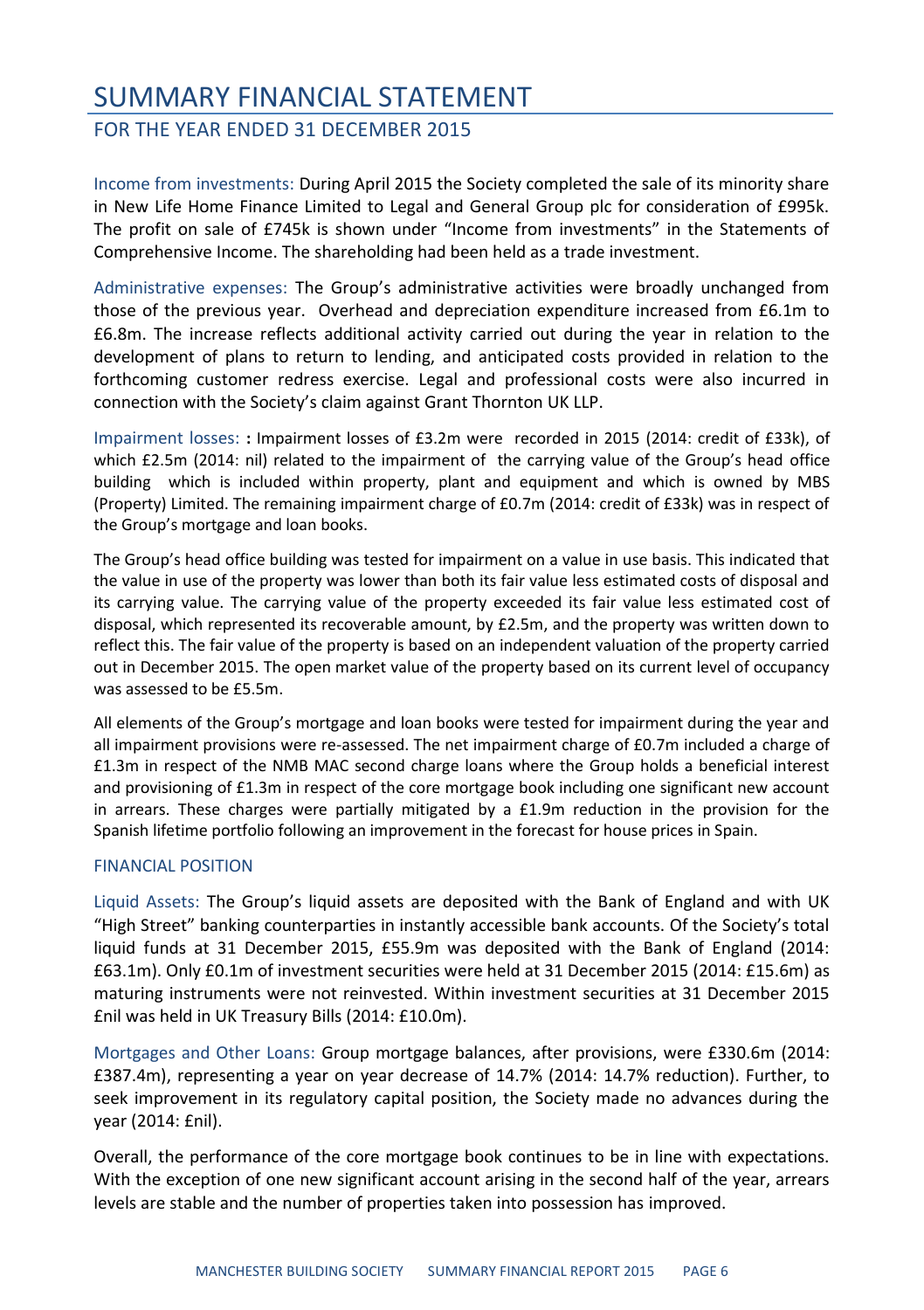#### FOR THE YEAR ENDED 31 DECEMBER 2015

The Group has continued in its efforts to minimise mortgage arrears and to help borrowers in difficulties to resolve their situations, taking a consultative approach with borrowers who experience payment difficulties and applying forbearance as appropriate. At 31 December 2015, excluding the second charge portfolio, there were 15 mortgage accounts (2014: 14) where payments were 12 or more months in arrears. Outstanding balances on these accounts amounted to £5.5m (2014: £5.4m) with total arrears of £0.8m (2014: £0.8m), representing 1.6% of total gross mortgage balances (2014: 1.3%). The percentage of accounts 12 months or more in arrears has increased because of the declining level of total mortgage assets in the year and the absence of new lending. However, the underlying arrears performance has been stable. There were 8 properties in possession at the end of the year (2014: 9). These figures exclude the NMB MAC portfolio, where the Group only has a beneficial interest in the mortgage assets, and The Consumer Loans Company Limited ("CLC") portfolio. Arrears banding information is not presented for these second charge portfolios as there is insufficient reliable data to determine this accurately.

Provisions for potential mortgage losses have been calculated by assessing impairment indicators, arrears and forbearance positions and historic loss experience. Mortgage accounts in arrears by 3 months or more are reviewed regularly, as are impairment provision requirements.

Other Assets: At the year end the Society held a small number of residential properties as investment property, as a result of the settlement of an impaired mortgage asset. The properties are being held, pending their eventual sale, and have a carrying value of £0.8m (2014: £nil).

Also included within other assets is a sum of £1.0m (2014: £0.5m) relating to collateral deposited in the form of cash under credit support annex agreements ("CSA") with the Group's counterparty providers of foreign exchange swaps.

Retail Balances: Retail balances reduced to £324.6m (2014: £389.5m) in proportion to the overall reduction in the balance sheet. The range of savings products available during the year was carefully managed in order to ensure that a suitable level of funding was held and that the rates offered were appropriately competitive.

Capital: The purpose of the Group's capital is to support its mortgage book and to absorb any losses that may arise, thereby offering members protection as a regulated deposit taker.

The Board manages capital within the regulatory limits set by the PRA. For regulatory capital purposes the Group is made up of the Society and MBS (Mortgages) Limited, with the regulatory capital positions at 31 December 2015 and 31 December 2014 being: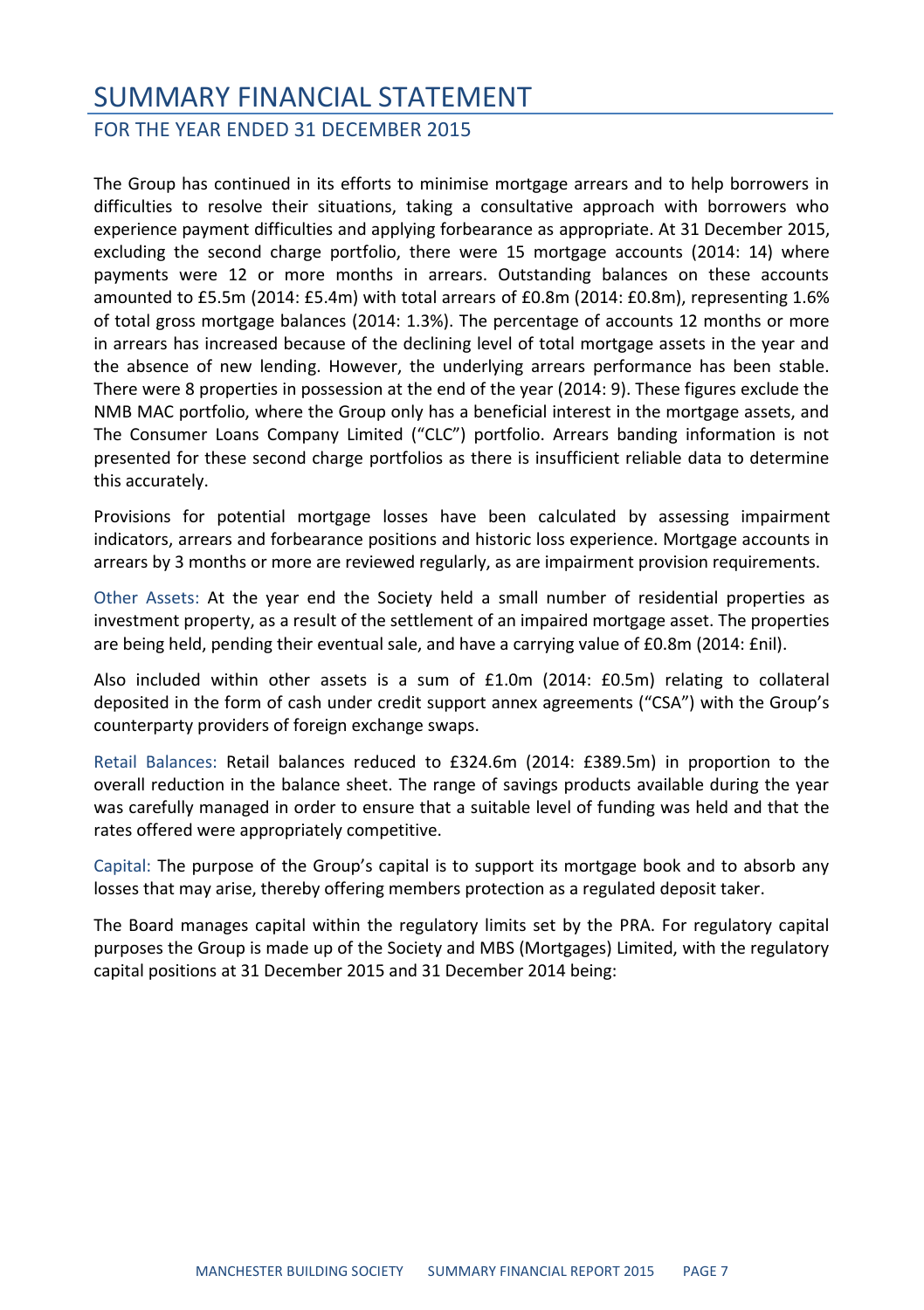#### FOR THE YEAR ENDED 31 DECEMBER 2015

|                                       | Group<br>31 December<br>2014 | Movement<br>in 2015 | Group<br>31 December<br>2015 | Regulatory<br><b>Movement</b><br>for 2016 | Group<br>1 January<br>2016 |
|---------------------------------------|------------------------------|---------------------|------------------------------|-------------------------------------------|----------------------------|
| <b>Tier 1 Capital</b>                 | £000                         | £000                | £000                         | £000                                      | £000                       |
| CET 1 Capital                         |                              |                     |                              |                                           |                            |
| <b>Retained Earnings</b>              | 754                          | (3,879)             | (3, 125)                     |                                           | (3, 125)                   |
| <b>Deductions</b>                     | (3,030)                      | 3,029               | (1)                          |                                           | (1)                        |
| Profit Participating Deferred Shares  | 17,461                       |                     | 17,461                       |                                           | 17,461                     |
| <b>Total CET1 Capital</b>             | 15,185                       | (850)               | 14,335                       | ÷.                                        | 14,335                     |
| Permanent Interest Bearing Shares     |                              |                     |                              |                                           |                            |
| - Nominal balance                     | 14,788                       |                     | 14,788                       |                                           | 14,788                     |
| - Amortisation                        | (2,958)                      | (1, 479)            | (4, 437)                     | (1, 478)                                  | (5, 915)                   |
| Net Permanent Interest Bearing Shares | 11,830                       | (1, 479)            | 10,351                       | (1, 478)                                  | 8,873                      |
| <b>Total Tier 1 Capital</b>           | 27,015                       | (2, 329)            | 24,686                       | (1, 478)                                  | 23,208                     |
| <b>Tier 2 Capital</b>                 |                              |                     |                              |                                           |                            |
| Subordinated Debt                     |                              |                     |                              |                                           |                            |
| - Nominal balance                     | 15,700                       | (1,500)             | 14,200                       |                                           | 14,200                     |
| - Amortisation                        | (2, 445)                     | 945                 | (1,500)                      | (500)                                     | (2,000)                    |
| Net Subordinated Debt                 | 13,255                       | (555)               | 12,700                       | (500)                                     | 12,200                     |
| <b>Collective Provisions</b>          | 2,850                        | (695)               | 2,155                        |                                           | 2,155                      |
| Permanent Interest Bearing Shares     | 2,958                        | 1,479               | 4,437                        | 1,478                                     | 5,915                      |
| <b>Total Tier 2 Capital</b>           | 19,063                       | 229                 | 19,292                       | 978                                       | 20,270                     |
| <b>Total Regulatory Capital</b>       | 46,078                       | (2, 100)            | 43,978                       | (500)                                     | 43,478                     |

Since the start of 2015 Total Regulatory Capital under CRD IV has decreased by £2,100k made up as follows:

- the retained loss of the regulatory capital group for the year of £3,879k;
- the scheduled repayment of £1,500k of Subordinated debt, (previously amortised by £1,445k under CRD IV rules);
- the continued amortisation of Subordinated debt out of Tier 2 capital over a 9 year period, amounting to £500k in the year;
- a reduction in the allowed collectively identified provisions of £695k; and
- a partially offsetting £3,029k reduction in required deductions from CET1 Capital. This is primarily in respect of the reduction in the deferred tax asset as a result of the £4,295k deferred tax charge recorded in the year but with £250k of the reduction arising due to the sale of the investment in New Life Home Finance Limited.

Under the CRD IV rules applicable from 1 January 2016, Total Regulatory Capital is reduced by £500k compared to the position at 31 December 2015. This is due to Tier 2 Regulatory Capital being reduced by a further £500k in respect of continuing Subordinated debt amortisation.

As at 31 December 2015 the Society held sufficient capital in Tier 1 and Tier 2 to meet all of the regulatory capital requirements then in place. However, one regulatory expectation that was not met compares the Society's actual CET1 capital to the level of CET1 capital that the PRA expects the Society to hold.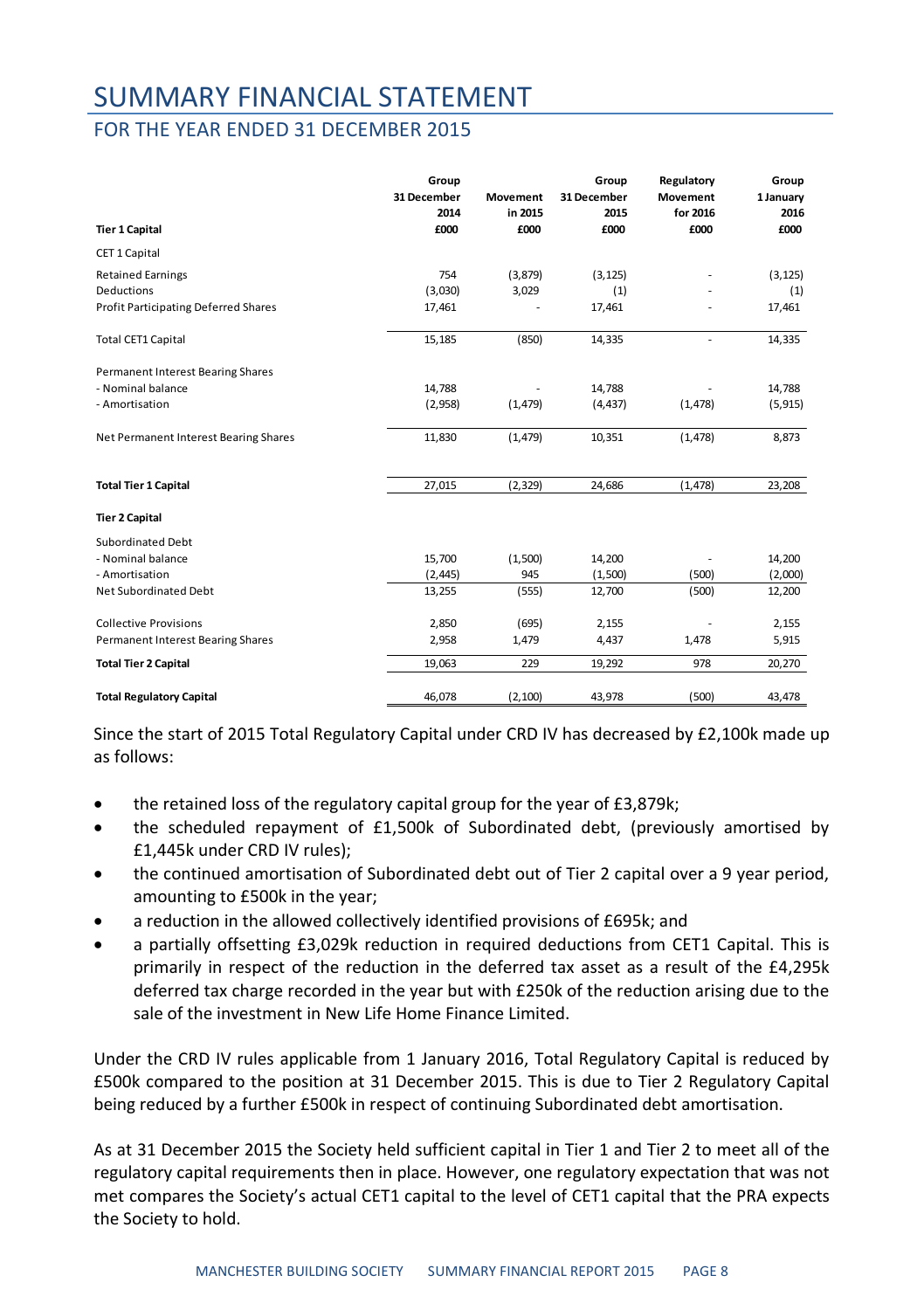#### FOR THE YEAR ENDED 31 DECEMBER 2015

The Society had also fallen marginally short of this expectation as at 31 December 2014 due to the mix of capital held and during 2015 had continued to focus on rebuilding its capital position. However, the significant write downs in respect of both the intercompany loan with MBS (Property) Limited and the deferred tax asset, combined with increased customer redress provisioning, have depleted CET1 regulatory capital further. As a consequence there is a shortfall of £1.6m against this CET1 expectation as at 31 December 2015. Under the new regulatory capital regime effective 1 January 2016, at that date there is a £2.8m shortfall.

After the year end, on 11 April 2016, the Society received new Individual Capital Guidance ("ICG") from the PRA setting out the amount of regulatory capital the Society is required to hold. The Board has reviewed the capital resources following the new guidance from the PRA and has concluded that the ICG and CRD IV buffer requirements are met. The Board also concluded that the Society meets the quantitative aspect of the PRA buffer. As previously, the Society is expected to hold a certain proportion of its capital buffers in CET1 capital; this remains challenging under the new guidance and the Society may not meet these expectations going forward.

The Group's gross capital improved from 10.4% at 31 December 2014 to 11.0% at 31 December 2015. The free capital at 31 December 2015 was 12.6% (2014: 11.4%). Definitions of gross capital and free capital may be found in the Annual Business Statement.

#### Financial Risk Management Objectives

The Group offers mortgage and savings products. It undertakes limited interaction with the wholesale money market for cash flow and liquidity management purposes. There are formal structures in place to monitor, report and manage the risks associated with the Group's operations. The Board seeks to manage the risks that the Group faces through a suite of regularly reviewed and approved policies, covering: Credit, Liquidity, Financial Risk Management and Operational Risk.

#### Principal Risks and Uncertainties

Given the requirement for an increase in CET1 capital in order to return to lending, and the assessed prospects for the business and its capital position without such a return, there is a material uncertainty arising from the continued run-off of the balance sheet. The Board is assessing a number of options to develop a strategy to secure the long term future of the Group; options include plans to improve the capital position of the Group.

Every business faces risks as part of its day-to-day operation. The Board's risk management objectives are to seek to manage the risks that the Society faces, by articulating that it has a low appetite for risk and by deploying a range of risk management policies and procedures within an appropriate control environment in order to achieve such an outcome.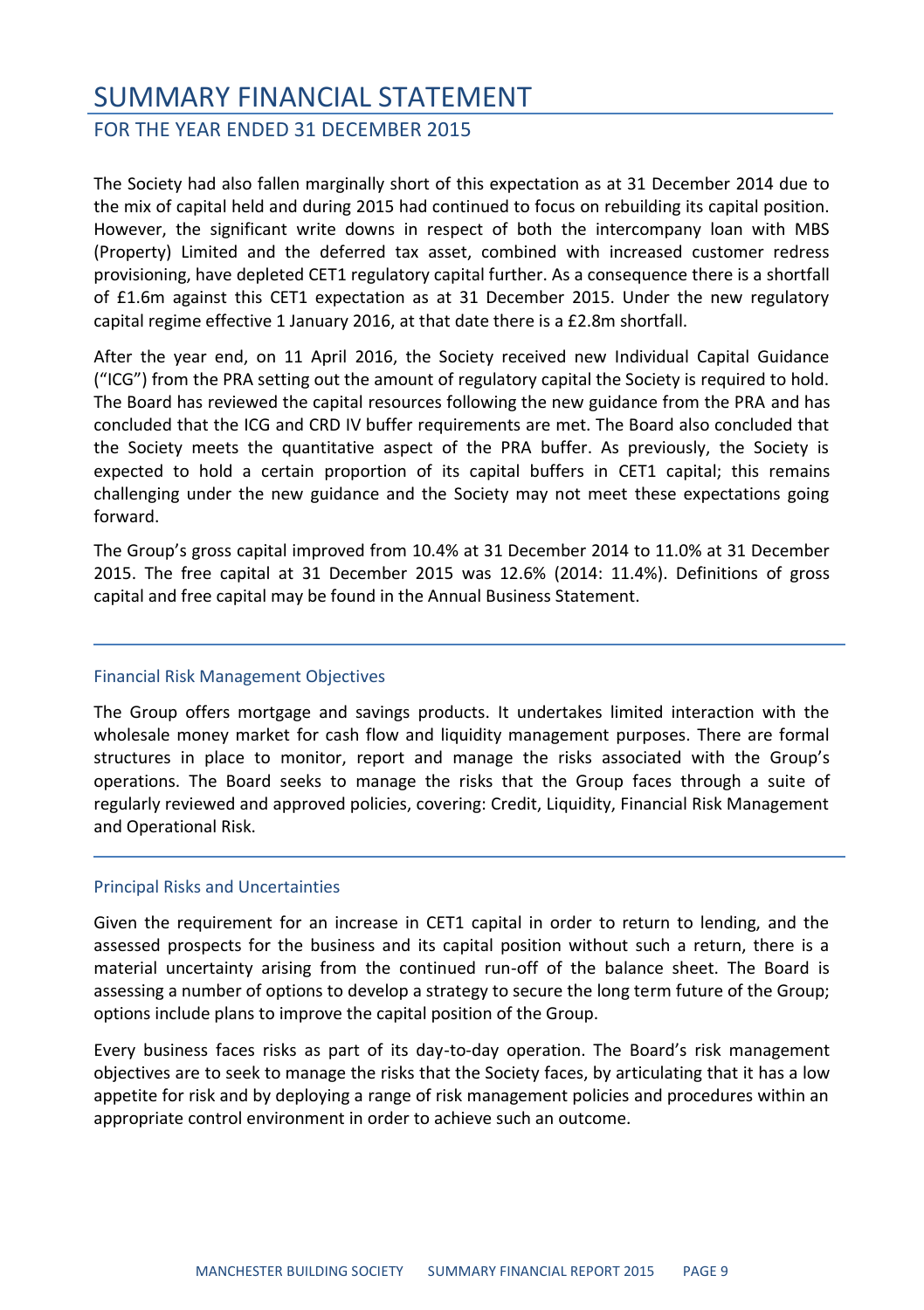FOR THE YEAR ENDED 31 DECEMBER 2015

The principal risks and uncertainties facing the Group are credit risk, insurance risk, liquidity risk, interest rate risk and currency risk. Certain aspects of the macroeconomic environment also influence the risks that the Society faces. The principal risks that the Group faces are summarised below:

Credit Risk: The Group is exposed to the risk that it may not receive back in full any sum that has been lent (in relation to loans and advances) or any sum that it has deposited with a banking counterparty (in relation to liquid assets) when such amounts fall due. The Board monitors credit risk, underlying security values and the level of impairment provisions on a regular basis. Credit risk is more of a consideration in relation to loans and advances than in relation to the Society's liquid assets; the former involve relationships with individuals or small businesses. whilst the latter are far fewer in number, being restricted to either the Bank of England or UK High Street banks, where credit risk is assessed as being very low.

The Society's management of credit risk in respect of loans and advances recognises that as the portfolio runs off it is likely that a greater part of the residual assets will have a higher credit risk profile.

The assessment of credit risk and the related impairment provisioning is a critical accounting estimate, impacted by judgements relating to customer affordability and the impact of economic circumstances, including the level of interest rates. Prior to the current strategy of no new lending, credit risk was mitigated by appropriate mortgage underwriting and by limiting the Group's exposure to particular market sectors or loans exhibiting particular attributes. Since the cessation of new lending credit risk has been mitigated through the monitoring of management information, assessment of arrears and forbearance cases, and regular loan provision reviews. The Group holds a beneficial interest in NMB MAC a portfolio of mortgage assets, some of which are regulated by the Consumer Credit Act ("CCA"). The legal title of these loans remains with a third party business currently in administration, over which the Group exerts control. A further smaller portfolio, CLC, which had previously been beneficially owned and which is now legally owned by the Group has similarly CCA regulated mortgage assets. An assessment has been made of the estimated discounted future cash flows expected to arise from both these portfolios of loans which forms the basis for the impairment provision.

The administration of the NMB MAC and CLC portfolios was brought in-house in December 2015.

Insurance Risk Impairment assessments incorporate the insurance risk attaching to the Society's lifetime mortgage contracts, which are euro-denominated. The risk arises from a contractual term within the relevant mortgage contracts which in certain circumstances precludes the Society from pursuing the borrower or their estate for any shortfall on redemption. This risk is managed through oversight of the portfolio, including monitoring valuations, the assessment of redemptions and provisioning policy. The insurance provision is a critical accounting estimate, as its assessment is based on expected future outcomes relating to the date on which an account redeems, expected to be on the death of the borrower, their move into care or through nonhealth related voluntary pre-payment. It is also affected by the assumptions made in relation to house price appreciation and depreciation. This means that the insurance risk provision can move by a material amount dependent upon these assumptions and market conditions.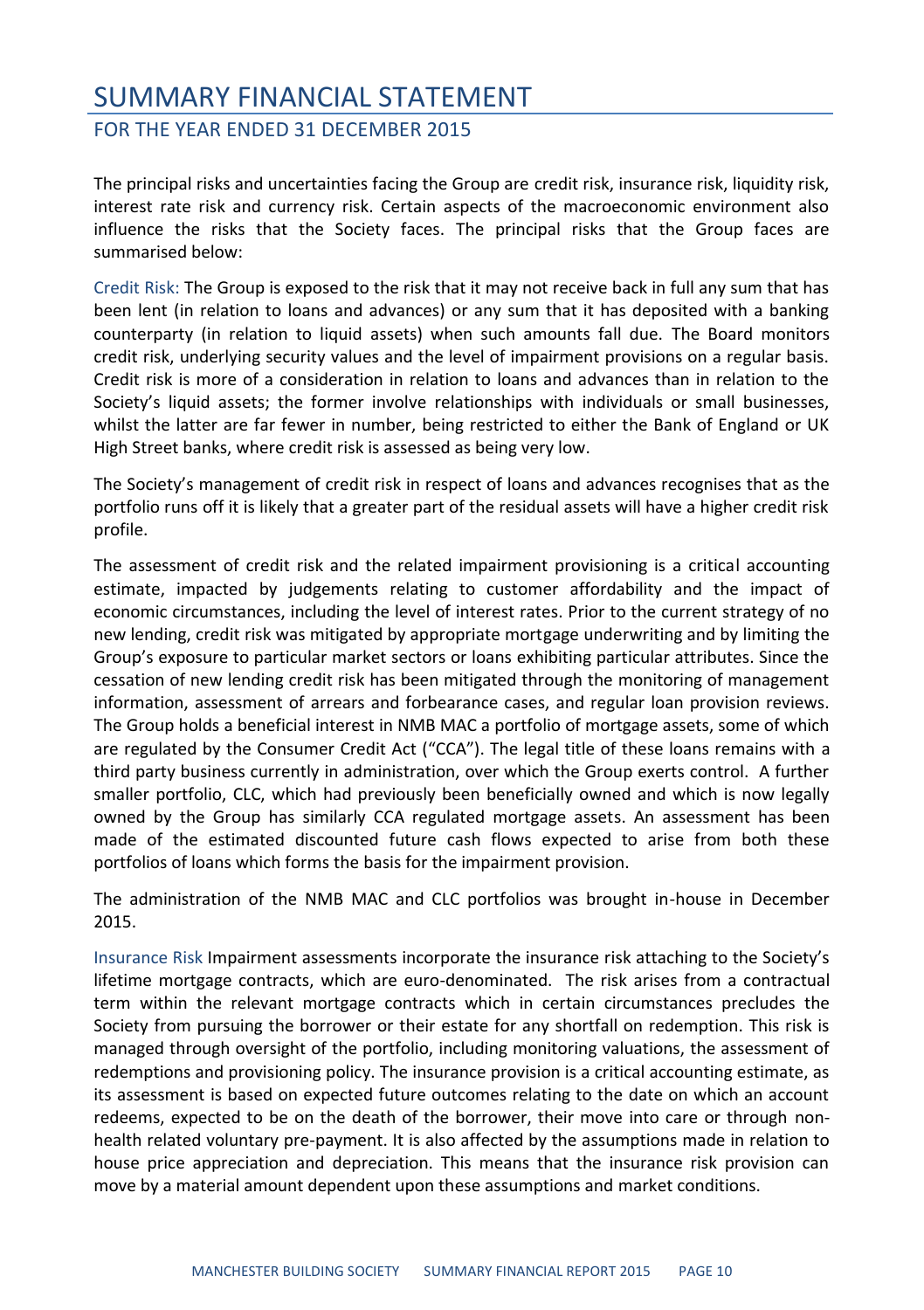#### FOR THE YEAR ENDED 31 DECEMBER 2015

Liquidity Risk: The Group's strategy is to maintain sufficient funds in unencumbered liquid form at all times to ensure that its liabilities can be met as they fall due. Regular stress testing of liquidity is undertaken by separately using 20 week and 3 month time horizons. The Group operates within closely monitored Board-approved liquidity policy limits, which are reviewed on a daily basis by the Group's Finance and Treasury departments, reported to the executive directors every week and considered by the Board each month. During 2015, the Group continued to have a significant proportion of its liquid assets deposited with the Bank of England. It should be noted that, by holding greater proportions of liquidity in Bank of England deposits, (for regulatory purposes) liquidity yields are lower.

Capital Risk: In order to conserve capital, the Society has continued to curtail new lending. The Society has also continued to explore ways in which the regulatory capital position could be improved, including by the sale of assets. The investment in New Life Home Finance Limited was therefore sold in April 2015, at a profit of £0.7m. In the medium term, however, the regulatory capital position is dependent on profitable and sustainable growth or new sources of capital.

Accordingly, the Society carried out a detailed evaluation of what would be required to return to growth by resuming residential mortgage lending. This included an assessment of additional CET1 capital required to resume lending. In the absence of this, the Society's balance sheet and scale of operations is likely to decline in the immediate future. The Board are currently reviewing the long term strategic direction of the Society. This review recognises that there has been and may continue to be a shortfall against the CET1 qualitative regulatory capital expectations, as explained on page 9.

Interest Rate Risk: The Group's mortgage and savings products have different interest rate types and different maturities. This means that the Group is exposed to movements in interest rates. A movement in an external interest rate (e.g. Bank of England Base Rate or LIBOR) does not always affect every mortgage and savings product that the Society holds. The Society has more fixed rate mortgage products (notably its lifetime mortgages) than it has fixed rate savings products. Presently, there are no interest rate swaps in place. The interest rate risk position is monitored by the Risk Committee and the Board and is managed via the setting of internal policy limits and through the holding of an ascribed level of capital to mitigate the risk of interest rate movement. The Board has considered this risk by its review of financial projections under differing interest rate scenarios over the long term. The Group has a natural partial hedge provided by fixed coupons on capital and some savings.

The Board does not intend to hedge its fixed rate mortgages using interest rate swaps at this time; this position is monitored regularly. A rise in interest rates gives rise to a risk of decreasing margins as a greater portion of the mortgage portfolio than the deposit portfolio is based on fixed rates. Liquidity risk can also be managed through changes in the interest rate of the deposit book.

Currency Risk: The Group faces currency movement risks on its Euro denominated mortgage balances which represent 12% of total mortgage assets as at 31 December 2015. The exchange rate risk arising on these balances is managed and mitigated by transacting exchange rate swaps. The exchange rate risk position is reported to the ALCO and Board each month.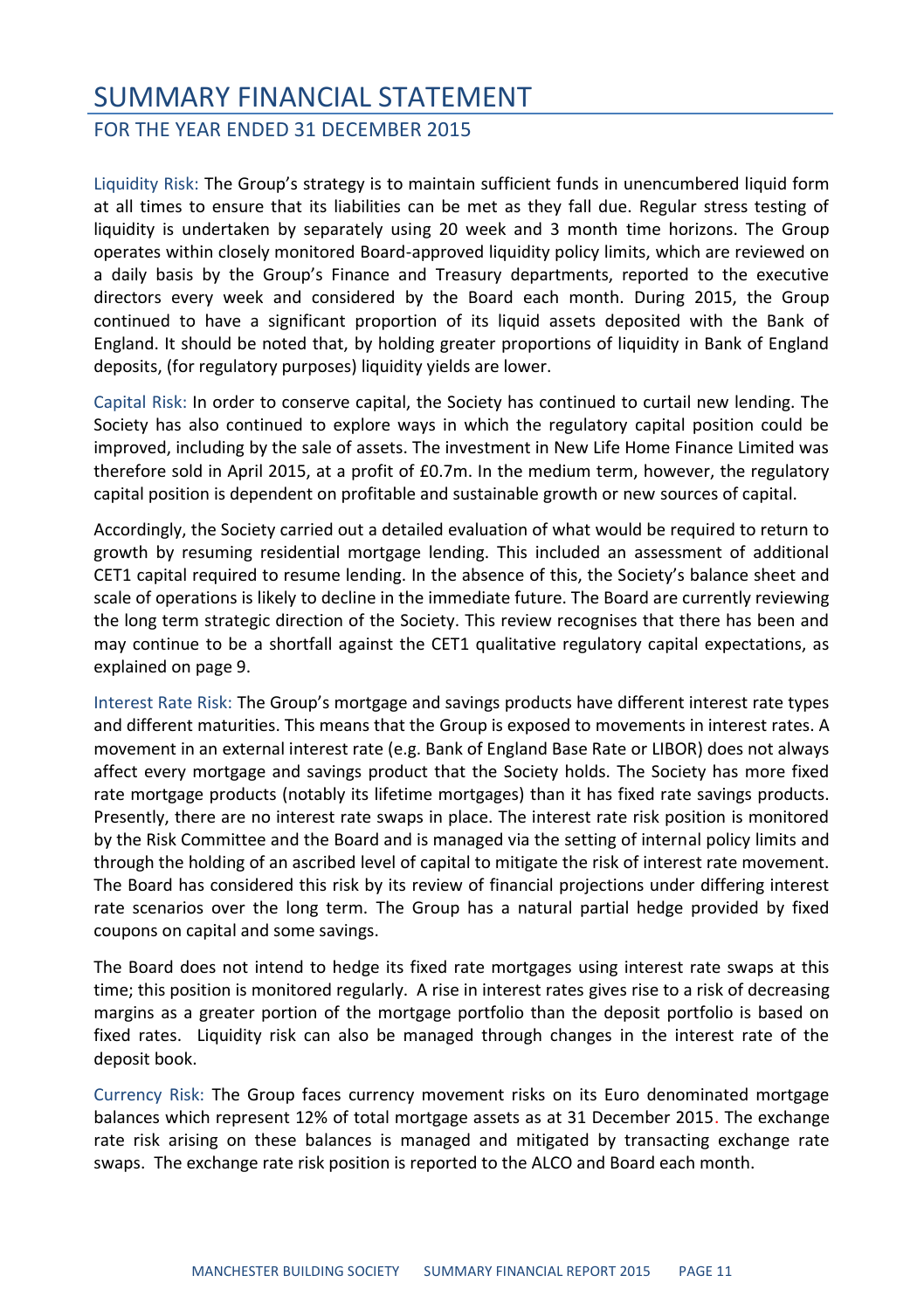#### FOR THE YEAR ENDED 31 DECEMBER 2015

Economic Risk: The Group faces the risk that its interest margin can become subjected to the pressure that is brought to bear from being an institution that is primarily funded through retail deposits. Within this market, there is great competition for attracting retail deposits at sustainable rates of interest. Market rates offered by retail institutions reduced following the launch of the Bank of England's Funding for Lending Scheme; however, there is a risk that as repayments are required under the Funding for Lending Scheme then there may be upward pressure on rates to prevent savings outflows.

The Society is also exposed to movements in the value of residential and commercial property in both its mortgage impairment provision requirements and those property assets held at fair value; the Society's investment property and the Group's head office building.

Regulatory Risk: As a regulated entity, the Group is exposed to risks arising from a failure to adhere to relevant regulation. In order to minimise this risk, the Group has deployed a number of risk management policies and procedures. In December 2015, the Risk Committee and Board approved a revised Risk Management Framework ("RMF"), which is designed around the present needs of the Society. The RMF includes the responsibilities of the Board, the Risk Committee, the Conduct Committee and Management as to how the Society meets, monitors and reports on its regulatory requirements. Oversight of Regulatory Risk is the responsibility of the Compliance function and is led by the Interim Chief Risk and Compliance Officer.

The majority of the regulatory requirements that the Group faces are laid down by the PRA and the Financial Conduct Authority ("FCA"). The Group monitors developments in all relevant aspects of financial service regulation and undertakes assessments of the present and future impacts of such. Appropriate actions are taken to strengthen controls and amend the Group's strategy to meet changing regulatory requirements.

Within the NMB MAC and CLC portfolios instances of non-compliance with the CCA were identified. Legal advice in this regard has been incorporated within the assessment of the estimate of discounted future cash flows expected to arise from these loans, which form the basis for the impairment provision.

In addition to considering the impact of any non-compliance on the recoverability of loan balances and thus impairment provisioning, the Group considers the conduct risk which arises from having originated regulated loans and having acquired regulated loan portfolios. As is the case for all financial institutions there is a risk that aspects of current or historic business might be considered as not being conducted in accordance with all relevant regulation, or the fair and reasonable treatment of customers.

Certain activities of the Group, particularly the NMB MAC and CLC second charge loan portfolios carry greater levels of conduct risk. The administration of the NMB MAC and CLC portfolios was brought in-house in December 2015 and following that transfer the historic conduct of these portfolios was reviewed in detail by management.

Following this review, and having incorporated legal advice received, the Group has increased its customer redress provision to £1.7m (2014: a provision of £0.5m for refunds was included in Creditors) to provide for instances of non-compliance with the CCA within the NMB MAC and CLC portfolios. The provision includes an estimate of the potential cost of interest refunds during periods of non-compliance and other costs associated with a customer redress exercise.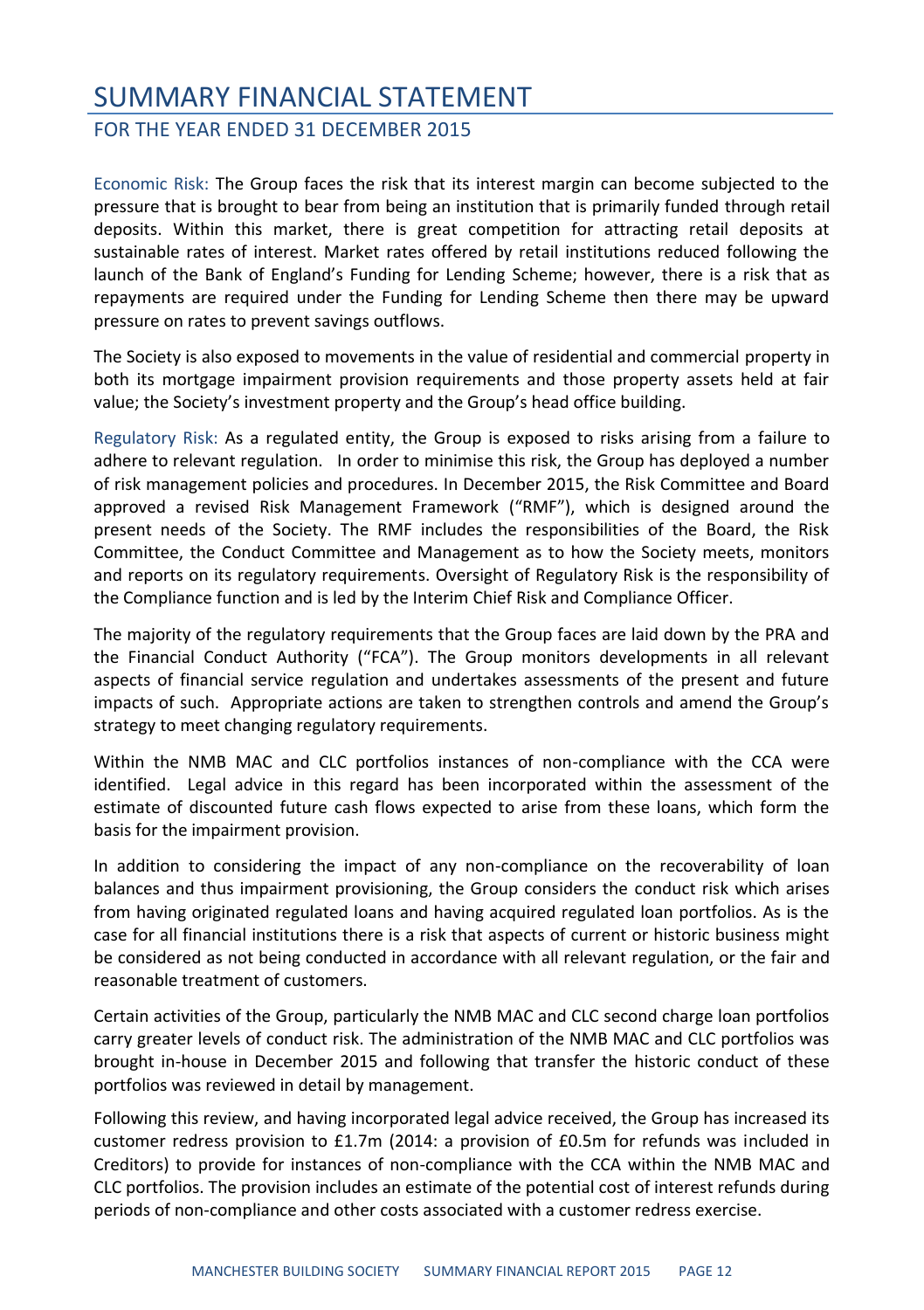#### FOR THE YEAR ENDED 31 DECEMBER 2015

Although a detailed review of these portfolios has been carried out, there is no judicial certainty in the legal position and there is a risk that further conduct issues or cases of non-compliance with regulations could be identified in the future. As a result the actual results could differ materially from our estimates.

Provision has been made where the Group is aware of a specific conduct or regulatory issue and can estimate its impact reliably.

#### Diversity Matters

Gender Analysis: Below is a table summarising permanent, employed members of Staff and Directors by gender at 31 December 2015, with comparative positions for the previous year end:

|                  | 31 December 2015 |        | 31 December 2014 |        |
|------------------|------------------|--------|------------------|--------|
|                  | Male             | Female | Male             | Female |
| <b>Directors</b> | 5                | 1      |                  |        |
| Staff            | 24               | 25     | 20               | 20     |
| Total            | 29               | 26     | 27               | 21     |

Given the size and scale of the Society's operations and its head count, it does not have any members of staff that would be considered for separate disclosure as "Senior Managers" in the above table.

#### Social, Community and Human Rights Issues

Stakeholders: The Group's members, staff and other stakeholders are key to its success and it is committed to its policy of ensuring that all are treated fairly and equally at all times.

Employees: The Group's policies ensure that discrimination on the grounds of race, colour, religion, belief, nationality, ethnic origin, sex, sexual orientation, marital status, age, part time status and membership (or otherwise) of a trade union is not tolerated. Further, the Group also holds to its policy on disability, which is achieved via a wider policy approach to equal opportunity in the workplace. Training and development opportunities are presented to staff to allow them to acquire relevant professional qualifications, which, in turn, assist the Group in achieving its goals.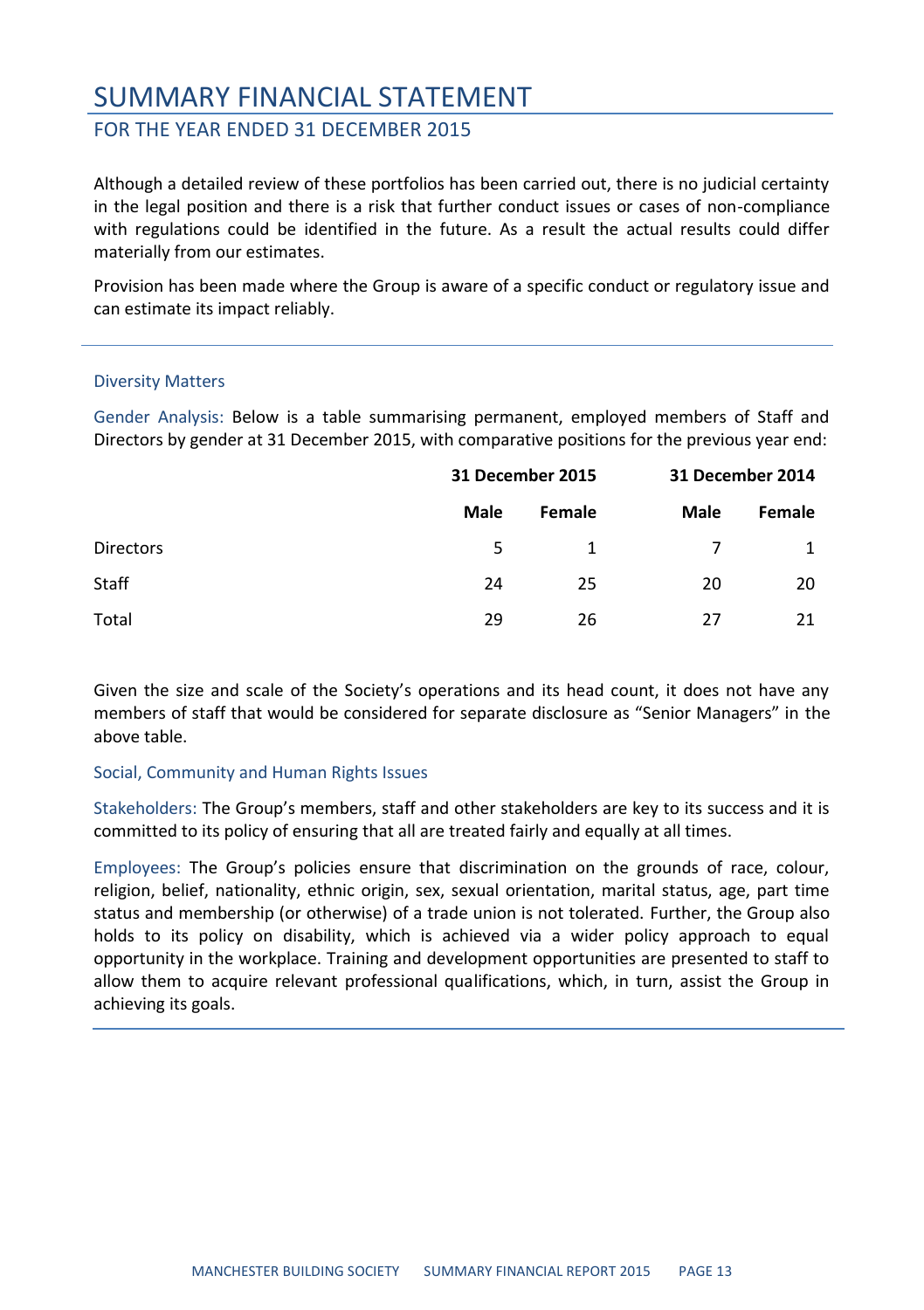#### FOR THE YEAR ENDED 31 DECEMBER 2015

#### Outlook

The Board's view is that the UK mortgage and savings markets will continue to be challenging. In the short term, given uncertainty in the global economy about growth, oil prices and public finances, savings and lending institutions will develop their own responses that reflect their respective market positions. There remains the potential for interest rate rises in the UK in the medium term and the prospect of further regulation.

During 2016 the Society will continue in its claim against Grant Thornton UK LLP, the previous external auditors, taking account of external legal advice.

At present the Society has insufficient CET1 regulatory capital to return to lending and continues to manage a run-off of the balance sheet. The Board are considering a number of options to secure the future of the Society.

#### **Directors**

| J.P. Allen   | Non-executive director                          |
|--------------|-------------------------------------------------|
| H.F. Baines  | Vice Chairman                                   |
| I.A. Dewar   | Non-executive director                          |
| C.W. Gee     | Finance Director (resigned 31 March 2015)       |
| D.A. Harding | Chairman                                        |
| P.A. Lynch   | <b>Operations Director</b>                      |
| F.B. Smith   | Non-executive director                          |
| J. Smith     | Non-executive director (resigned 29 April 2015) |
|              |                                                 |

At the Annual General Meeting Mrs Smith and Mr Dewar will retire by rotation and being eligible, will offer themselves for re-election.

At the year-end no director had an interest in any shares or debentures of the Society or its connected undertakings.

#### Other matters

#### Charitable & political donations

The Society made charitable donations totalling £5k (2014: £5k) during the year. No contributions were made for political purposes.

#### Pillar 3 Disclosure

The Society's Pillar 3 disclosure can be located on its website.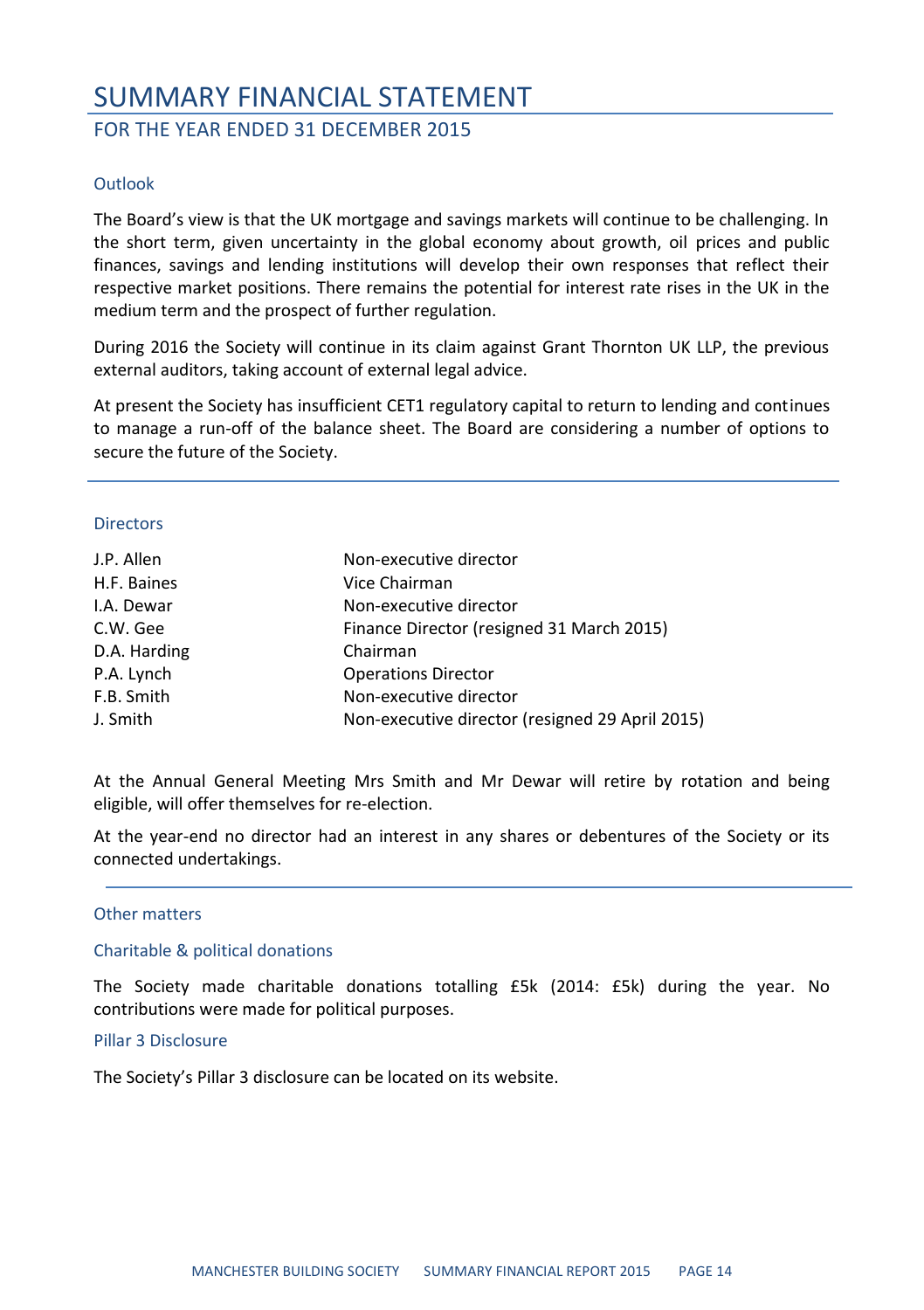#### FOR THE YEAR ENDED 31 DECEMBER 2015

#### Supplier payment policy & practice

The Society's policy concerning the payment of its trade creditors is as follows:

- a) to agree the terms of payment with a supplier;
- b) to ensure that suppliers are aware of the terms of payment;
- c) to pay invoices in conformity with the Society's contractual and other legal obligations.

Trade creditors at 31 December 2015 amounted to 3 days of average supplies (2014: 5 days).

#### Capital Requirements (Country-by-Country) Reporting

In compliance with the reporting obligations set out in Article 89 of the European Union's Capital Requirements Directive IV (CRD IV), which have been implemented in the UK by the Capital Requirements (Country-by-Country) Reporting Regulations, the Group will publish additional information in respect of the year ended 31 December 2015, by 31 December 2016. This information will be available by that date on the Society's website: [www.themanchester.co.uk.](http://www.themanchester.co.uk/)

#### Going Concern

The directors consider that it is appropriate for the accounts to be prepared on a going concern basis for the reasons set out below.

The long term continuing operation of the Society and the Group is dependent on successfully returning to lend to grow the balance sheet in order to maintain profitability and rebuild regulatory capital. At present the Society has insufficient capital to return to lending and continues to manage a long term run-off of the balance sheet.

The Board is developing a number of options which individually or in combination are reasonably expected to secure the future of the Society, enable it to continue to meet capital requirements and improve the quality of its regulatory capital. These options include improving its capital position, including through a capital injection from other parties, or securing its future through merger or alternative means.

The Board expects to develop these plans over the next few months. These plans may involve third parties and as such carry execution risk. Whilst an assessment of the different options has not yet been completed the Board is satisfied that it is reasonable to expect a successful outcome. Although these represent material uncertainties which may cast significant doubt about the Society's and Group's ability to continue as a going concern in the longer term, in the Board's opinion the going concern basis is appropriate.

In order to satisfy themselves that the Society and Group have adequate resources to continue to operate for the foreseeable future as a going concern, the directors have taken into account the following:

- The Group's profitable financial performance, before the head office property impairment and write-down of the recognised deferred tax asset, for the year ended 31 December 2015;
- The Group's current level of liquidity;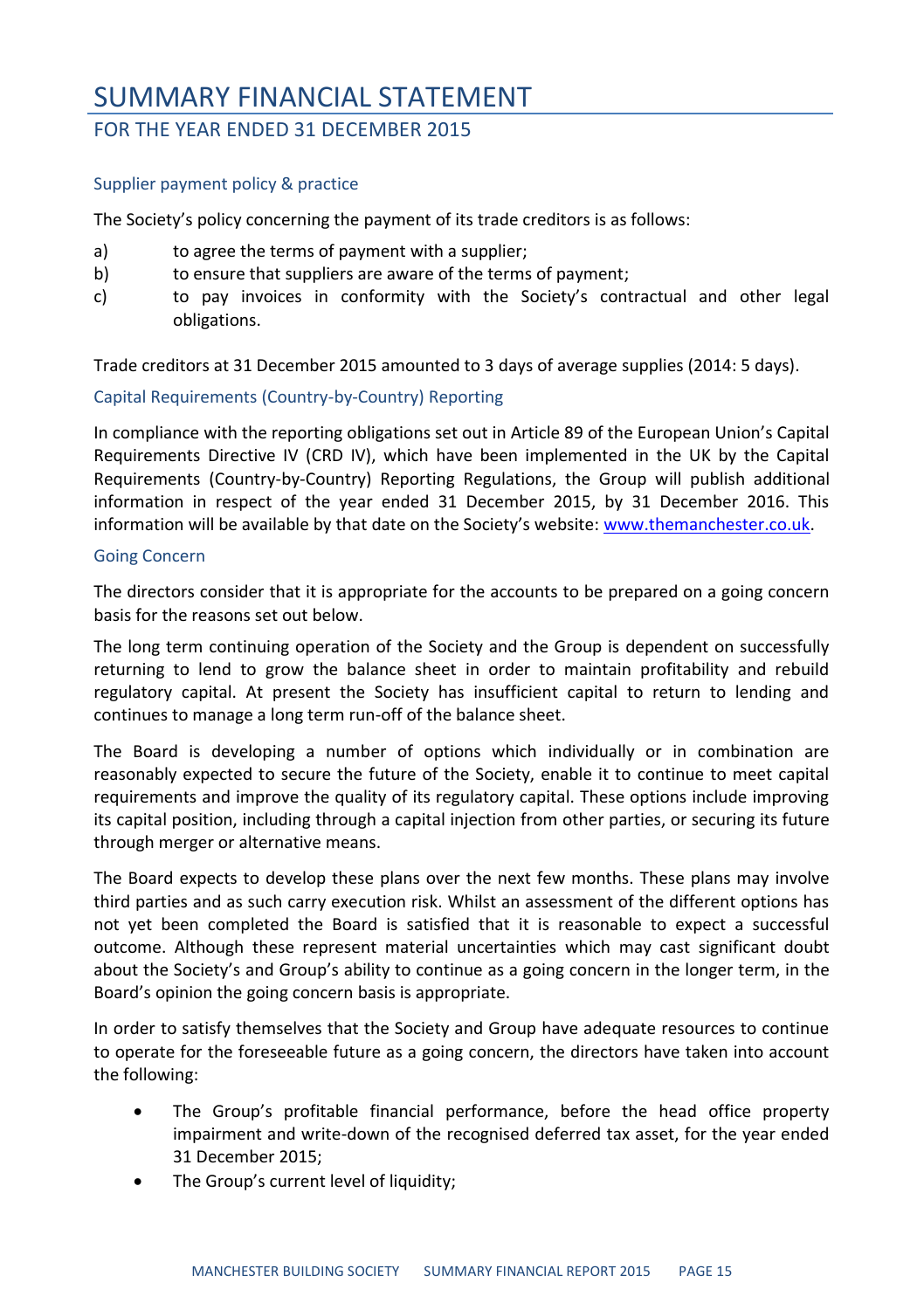#### FOR THE YEAR ENDED 31 DECEMBER 2015

- The Group's financial position as at 31 December 2015 after having applied a writedown to the carrying value of the head office property and the recognised deferred tax asset in the light of the medium to long term financial projections;
- The Group's financial projections for the next 2 years, in particular for income, expenditure, assets, liabilities, liquidity and regulatory capital, including sensitivity analysis. These projections, based on a managed run-off of the balance sheet without a return to lending, indicate that the underlying operations of the Group, before costs associated with the development of its capital plans, will remain profitable in the short to medium term. In the medium term it is likely that the net interest margin will be insufficient to cover operating costs and loan impairment charges, resulting in operating losses;
- The ongoing legal claim against and prospects of recovery from Grant Thornton UK LLP, the previous external auditors;
- The planned redress of customers in respect of the acquired NMB MAC and CLC portfolios;
- The challenge of continuing to meet the CET1 qualitative regulatory capital expectation;
- Ongoing discussions with the PRA and other stakeholders regarding the development of a plan to secure the future of the Society and its strategic direction;
- The operational risks faced by the Society to develop and deliver the strategic plans;
- The Group's principal risks and uncertainties as set out on pages 9 to 13.

Should there be a material stress event in the economy or to financial markets that adversely impacts the Society, or the current options available to the Society are shown to not be viable, then there is less certainty as to the going concern position of the Society.

Having due regard to these matters and after taking into consideration the material uncertainties above the Board continues to adopt the going concern basis of accounting in preparing the financial statements.

#### Independent Auditors

In accordance with Section 77 of the Building Societies Act 1986 a resolution for the reappointment of PricewaterhouseCoopers LLP will be proposed at the Annual General Meeting.

On behalf of the Board of Directors

D.A. Harding Chairman 13 April 2016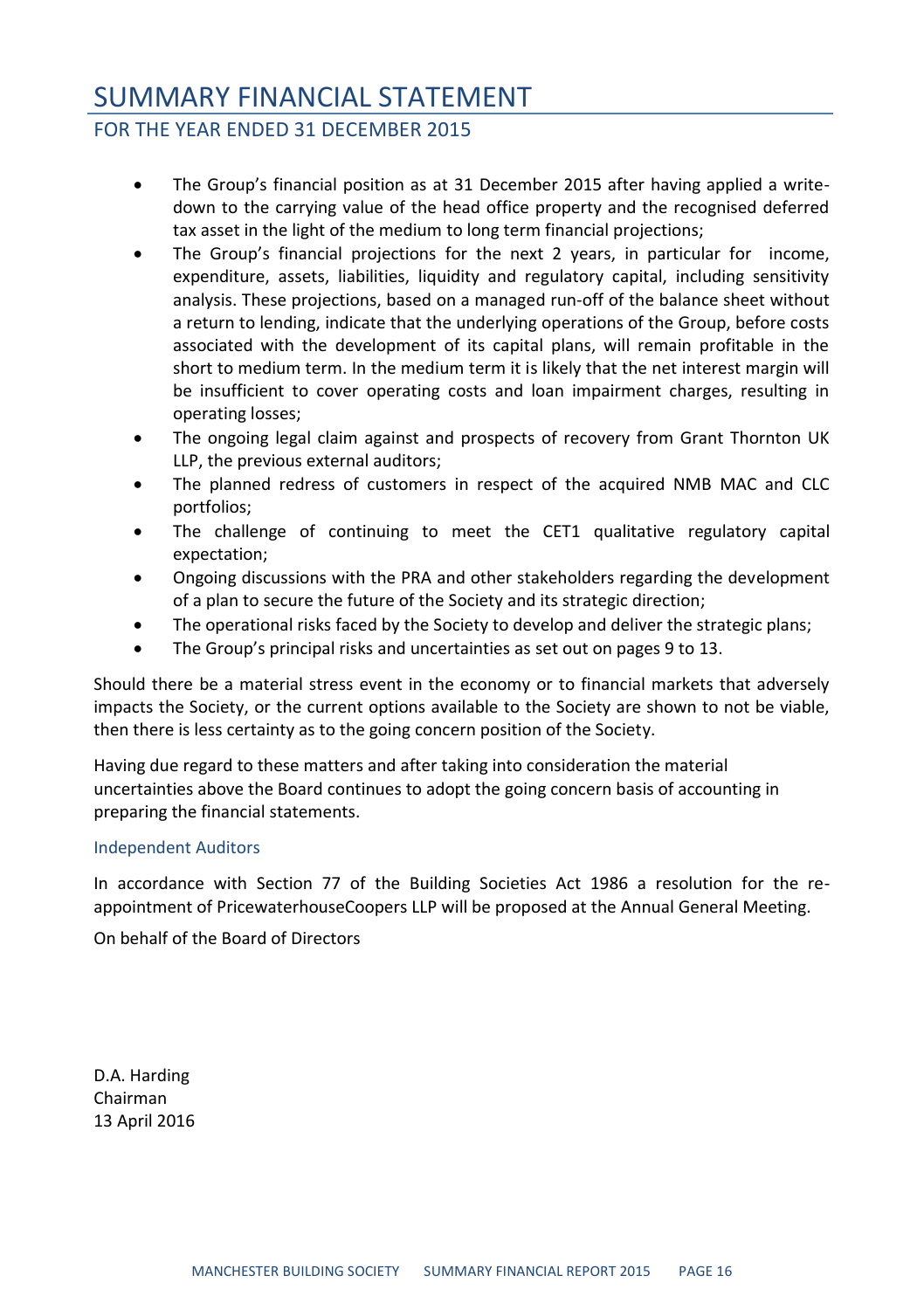### FOR THE YEAR ENDED 31 DECEMBER 2015

| <b>RESULTS FOR THE YEAR</b>                        | Group    | Group   | Society  | Society |
|----------------------------------------------------|----------|---------|----------|---------|
|                                                    | 2015     | 2014    | 2015     | 2014    |
|                                                    | £000     | £000    | £000     | £000    |
| Net interest income                                | 8,548    | 10,636  | 8,979    | 10,247  |
| Other income and charges                           | 521      | 440     | 954      | 994     |
| Income from investments                            | 745      |         | 745      |         |
| Fair value losses                                  | (56)     | (305)   | (57)     | (305)   |
| Administrative expenses                            | (6, 841) | (6,072) | (5, 918) | (5,508) |
| Operating profit before impairments and provisions | 2,917    | 4,699   | 4,703    | 5,428   |
| Impairment (losses)/gains                          | (3, 219) | 33      | (2, 258) | (3,750) |
| Financial Services Compensation Scheme Levy        | (277)    | (430)   | (277)    | (430)   |
| (Loss)/profit for the year before taxation         | (579)    | 4,302   | 2,168    | 1,248   |
| Taxation                                           | (4, 295) | 150     | (4, 295) | 376     |
| (Loss)/profit for the year                         | (4, 874) | 4,452   | (2, 127) | 1,624   |
| Payment to equity holders                          | (675)    | (675)   | (675)    | (675)   |
| Tax credit on payment to equity holders            | 135      | 135     | 135      | 135     |
| <b>Transfer to reserves</b>                        | (5, 414) | 3,912   | (2,667)  | 1,084   |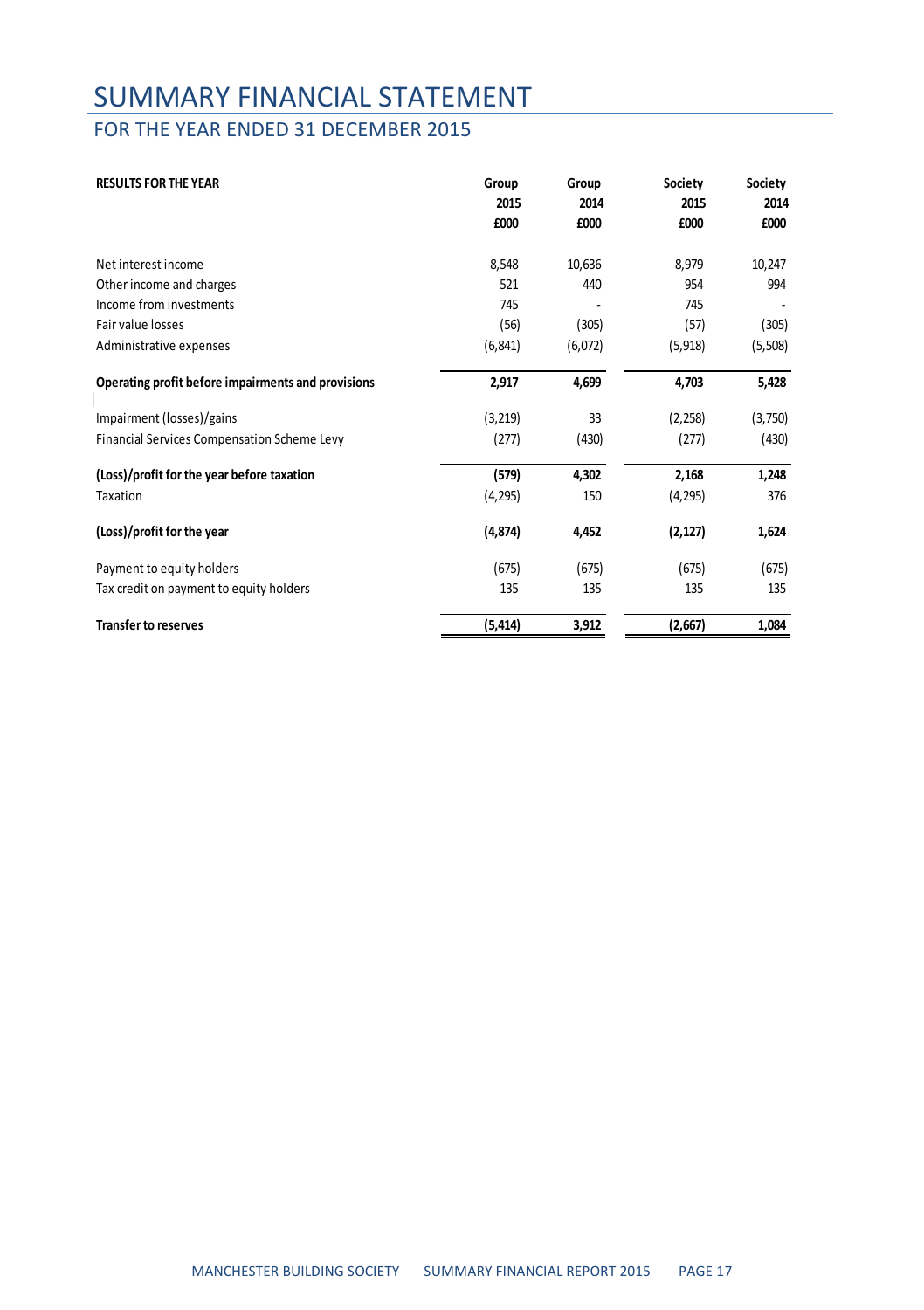### FOR THE YEAR ENDED 31 DECEMBER 2015

| FINANCIAL POSITION AT THE END OF THE YEAR | Group    | Group   | Society  | Society |
|-------------------------------------------|----------|---------|----------|---------|
|                                           | 2015     | 2014    | 2015     | 2014    |
|                                           | £000     | £000    | £000     | £000    |
| Assets:                                   |          |         |          |         |
| Liquid assets                             | 76,773   | 104,820 | 76,722   | 104,769 |
| Mortgages                                 | 329,243  | 385,715 | 322,067  | 377,150 |
| Other loans                               | 1,375    | 1,657   | 1,375    | 1,657   |
| Derivative financial instruments          | 403      | 2,146   | 403      | 2,134   |
| Fixed and other assets                    | 8,782    | 14,409  | 16,450   | 22,229  |
| <b>Total assets</b>                       | 416,576  | 508,747 | 417,017  | 507,939 |
| Liabilities:                              |          |         |          |         |
| Shares                                    | 324,630  | 389,475 | 324,630  | 389,475 |
| Borrowings                                | 46.959   | 68,454  | 46,959   | 68,454  |
| Other liabilities                         | 3,414    | 3,010   | 1,505    | 2,547   |
| Derivative financial instruments          | 679      |         | 627      |         |
| Subordinated capital                      | 14,200   | 15,700  | 14,200   | 15,700  |
| Subscribed capital                        | 5,000    | 5,000   | 5,000    | 5,000   |
| Subscribed capital ##                     | 9,788    | 9,788   | 9,788    | 9,788   |
| Profit participating deferred shares ##   | 17,461   | 17,461  | 17,461   | 17,461  |
| Reserves ##                               | (5, 555) | (141)   | (3, 153) | (486)   |
| <b>Total equity and liabilities</b>       | 416.576  | 508.747 | 417,017  | 507,939 |

## Classifies as equity

| SUMMARY OF KEY FINANCIAL RATIOS                                 | Group  | Group | Society | Society |
|-----------------------------------------------------------------|--------|-------|---------|---------|
|                                                                 | 2015   | 2014  | 2015    | 2014    |
|                                                                 | %      | %     | %       | %       |
| Gross capital as a percentage of shares and borrowings          | 11.01  | 10.44 | 11.65   | 10.36   |
| Liquid assets as a percentage of shares and borrowings          | 20.66  | 22.89 | 20.65   | 22.88   |
| (Loss)/profit for the year as a percentage of mean total assets | (1.05) | 0.77  | (0.46)  | 0.28    |
| Management expenses as a percentage of mean total assets        | 1.48   | 1.05  | 1.28    | 0.95    |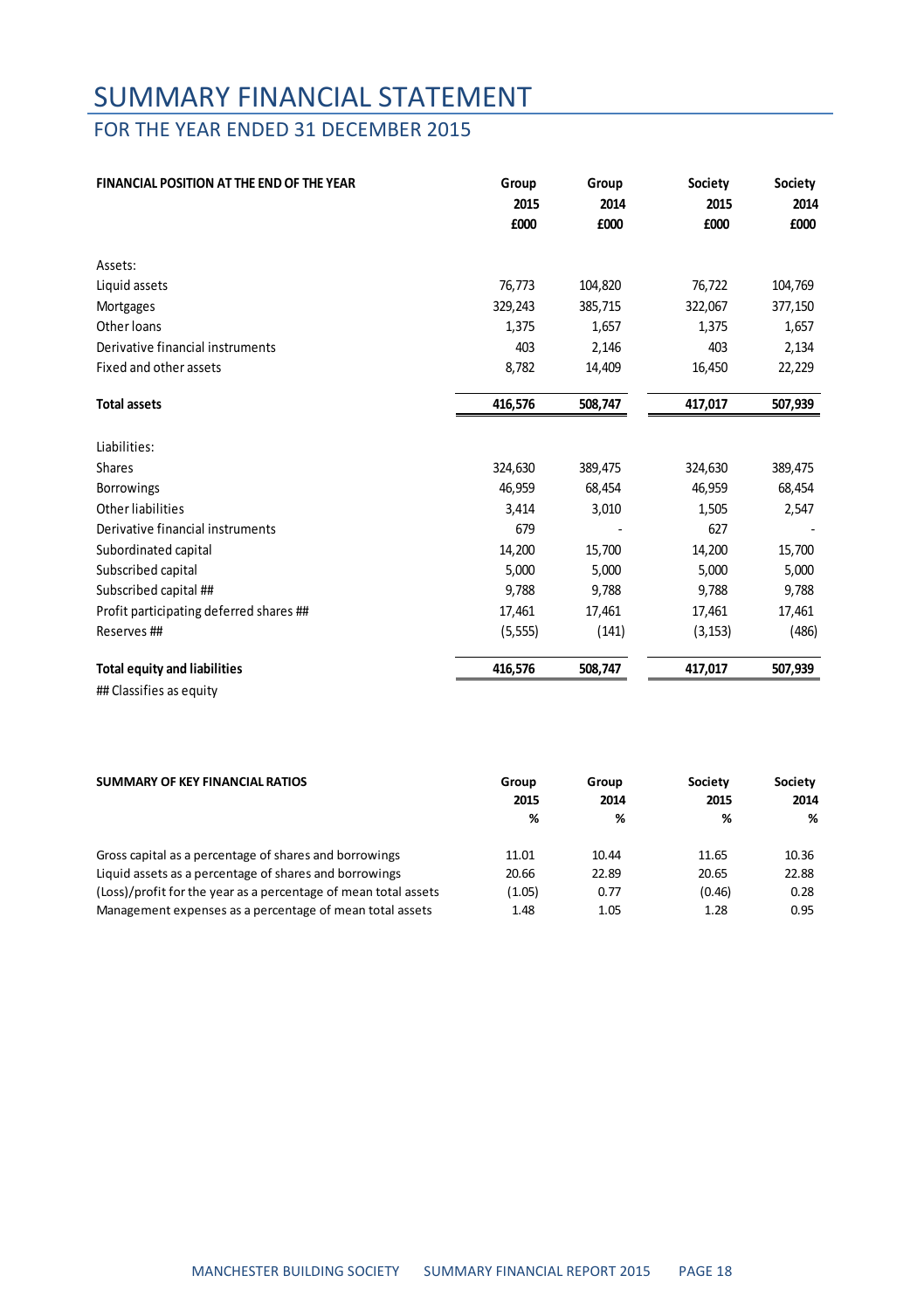### SUMMARY FINANCIAL STATEMENT FOR THE YEAR ENDED 31 DECEMBER 2015

#### NOTES TO THE SUMMARY FINANCIAL STATEMENT

- 1. The Summary Financial Statement is prepared on both a Group and Society basis.
- 2. The gross capital ratio measures the proportion by which capital bears to shares and borrowings. Gross capital consists of retained losses, Permanent Interest Bearing Shares, Profit Participating Deferred Shares and qualifying subordinated liabilities.
- 3. The liquid assets ratio measures the proportion that assets held in the form of cash and short-term deposits bears to shares and borrowings. By their nature, liquid assets are readily realisable into cash and thereby enable the Group and Society to meet requests by its investors for withdrawals on their accounts, to make new mortgage loans to borrowers and to fund its business activities generally.
- 4. The (loss)/profit for the year as a percentage of mean total assets measures the proportion that the (loss)/profit after taxation for the year represents in relation to the average of total assets for the year.
- 5. The management expense ratio measures the proportion that administration expenses bears to the average of total assets during the year.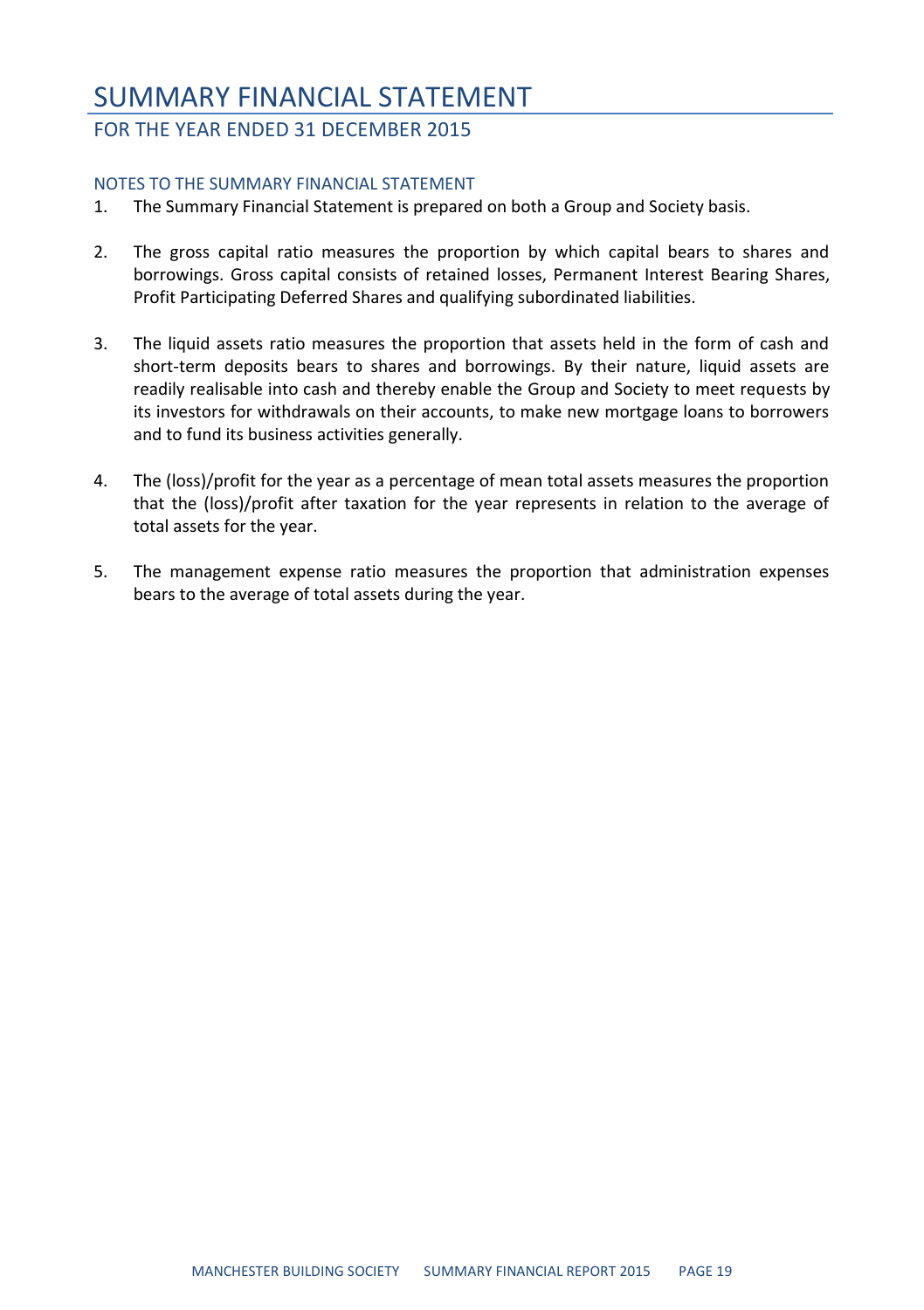### INDEPENDENT AUDITORS' STATEMENT FOR THE YEAR ENDED 31 DECEMBER 2015

#### INDEPENDENT AUDITORS' STATEMENT ON THE SUMMARY FINANCIAL STATEMENT TO THE MEMBERS OF MANCHESTER BUILDING SOCIETY

We have examined the Summary Financial Statement of Manchester Building Society (the 'Society') set out on pages 2 to 19, which comprises the Summary Directors' Report, Results for the Year, the Financial Position as at 31 December 2015, Summary of Key Financial Ratios and Notes to the Summary Financial Statement.

#### **Respective responsibilities of directors and auditors**

The directors are responsible for preparing the Summary Financial Statement, in accordance with the Building Societies Act 1986.

Our responsibility is to report to you our opinion on the consistency of the Summary Financial Statement with the full Annual Accounts, the Annual Business Statement and the Directors' Report and its compliance with the relevant requirements of Section 76 of the Building Societies Act 1986 and the regulations made under it.

We also read the other information contained in the Summary Financial Report and consider the implications for our report if we become aware of any apparent misstatements or material inconsistencies with the Summary Financial Statement. The other information comprises only the Summary Chairman's Statement, Summary Directors' Report, Summary Directors' Remuneration Report and the other items listed on the contents page.

This statement, including the opinion, has been prepared for and only for the Society's members as a body in accordance with Section 76 of the Building Societies Act 1986 and for no other purpose. We do not, in giving this opinion, accept or assume responsibility for any other purpose or to any other person to whom this statement is shown or into whose hands it may come save where expressly agreed by our prior consent in writing.

#### **Basis of opinion**

Our examination involved agreeing the balances in the Summary Financial Statement to the full Annual Accounts. Our report on the Society's full Annual Accounts describes the basis of our audit opinion on those Annual Accounts, the Annual Business Statement and the Directors' Report.

#### **Opinion**

In our opinion the Summary Financial Statement is consistent with the full Annual Accounts, the Annual Business Statement and the Directors' Report of Manchester Building Society for the year ended 31 December 2015 and complies with the applicable requirements of Section 76 of the Building Societies Act 1986, and the regulations made under it.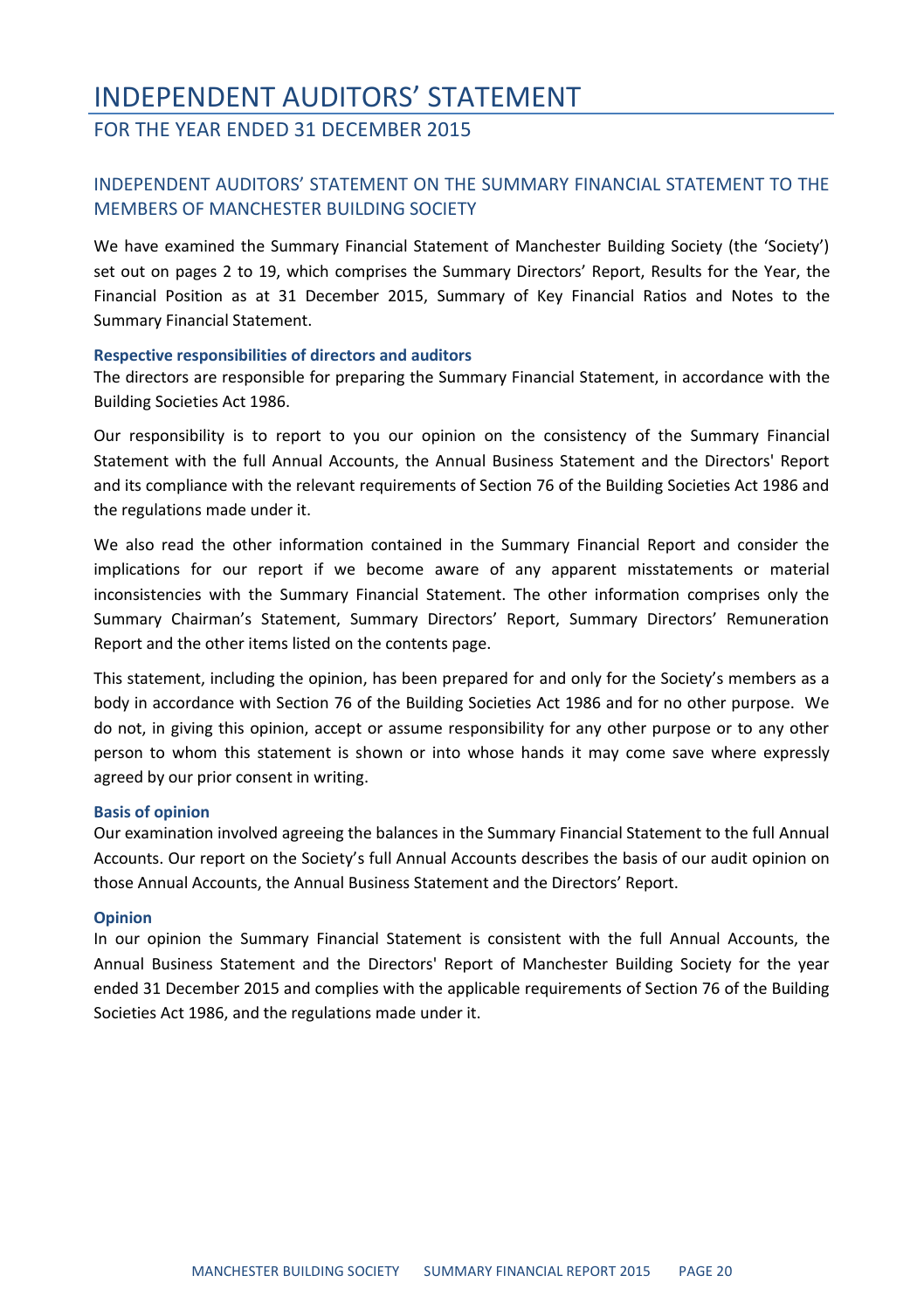### INDEPENDENT AUDITORS' STATEMENT

FOR THE YEAR ENDED 31 DECEMBER 2015

#### **Emphasis of matter – Going concern**

In forming our opinion on the financial statements, which is not modified, we have considered the adequacy of the disclosures made with regards to going concern on pages 15 and 16 concerning the Society and Group's ability to continue as a going concern. The directors have set out the risks and uncertainties for the business given its continued run-off and the ongoing development of plans to secure the business. These conditions, along with the other matters explained with regards to going concern on pages 15 and 16, indicate the existence of a material uncertainty which may cast significant doubt about the Society and Group's ability to continue as a going concern. The financial statements do not include the adjustments that would result if the Society and Group were unable to continue as a going concern.

PricewaterhouseCoopers LLP Chartered Accountants and Statutory Auditors Manchester 13 April 2016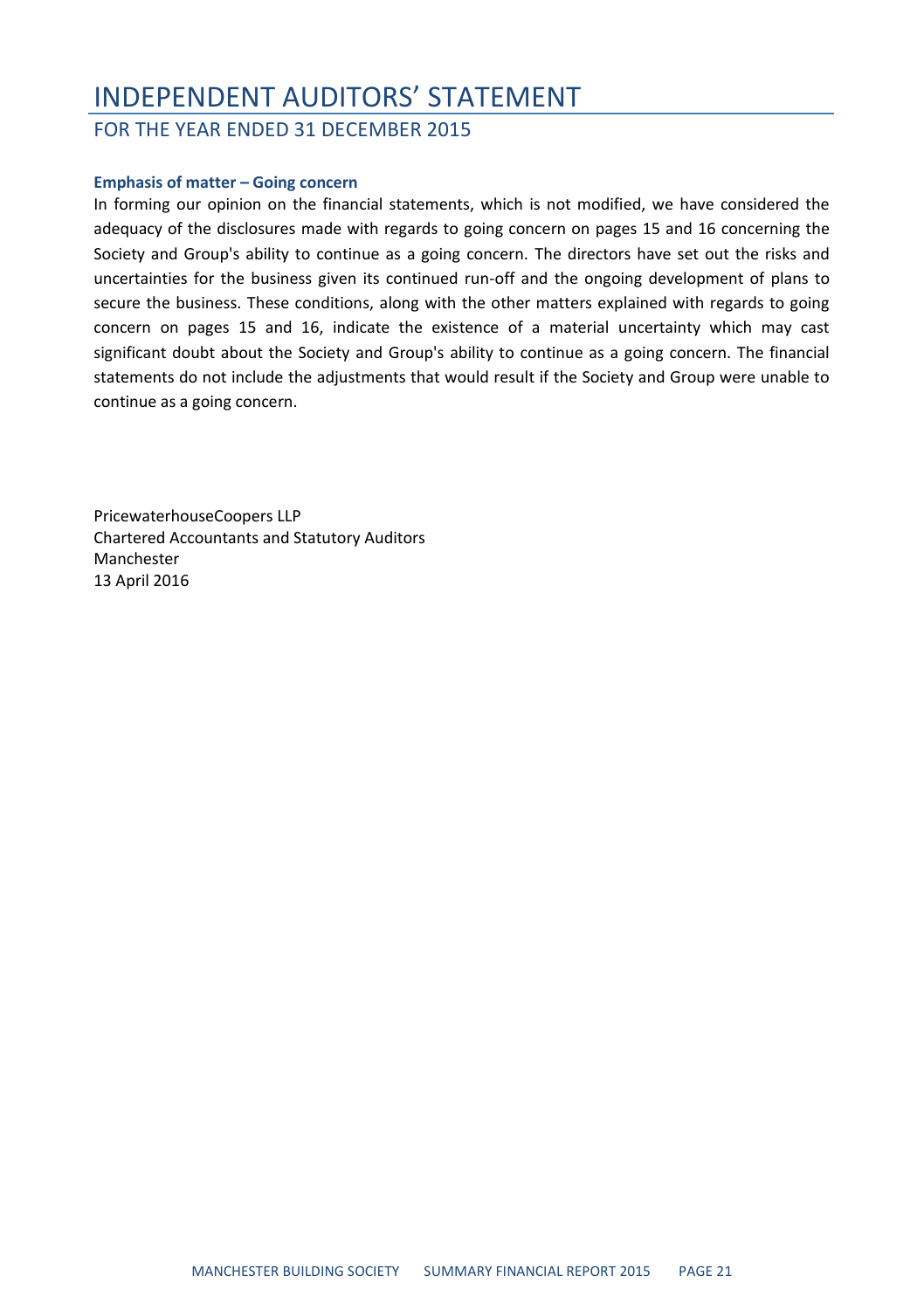#### **Introduction**

The purpose of this report is to provide details of the Group's policy on the remuneration of its executive and non-executive directors and to explain the process for setting the level of directors' remuneration.

#### **Remuneration and Nominations Committee**

The Remuneration and Nominations Committee is responsible for the remuneration policy for all of the directors; it also reviews the remuneration of certain managers. All recommendations made by the Remuneration and Nominations Committee are considered by the full Board. The Committee has regard to best practice as set out in the UK Corporate Governance Code and with the PRA Remuneration Code to the extent that it is relevant to the Society, given that the Society is a mutual institution.

#### **Executive directors**

Remuneration levels are set for executive directors so as to reward and retain the skills and commitment necessary to manage the development of the Group within a competitive and challenging business sector. In accordance with best practice, the Remuneration and Nominations Committee reviews the remuneration arrangements for the executive directors on a periodic basis and compares their range of benefits to those available within similar organisations. The Committee's objective is to promote suitable risk management arrangements, avoiding remuneration structures that promote excessive risk taking.

The executives' remuneration arrangements include:

- salaries, reviewed by the Committee on an annual basis;
- membership of the Group personal pension scheme, on the same terms as other eligible employees of the Group;
- taxable benefits which include a car allowance and private health care.

Since 1 January 2011 there have been no bonus arrangements in place for any executive director.

No executive director holds a contract with a notice period of more than 12 months.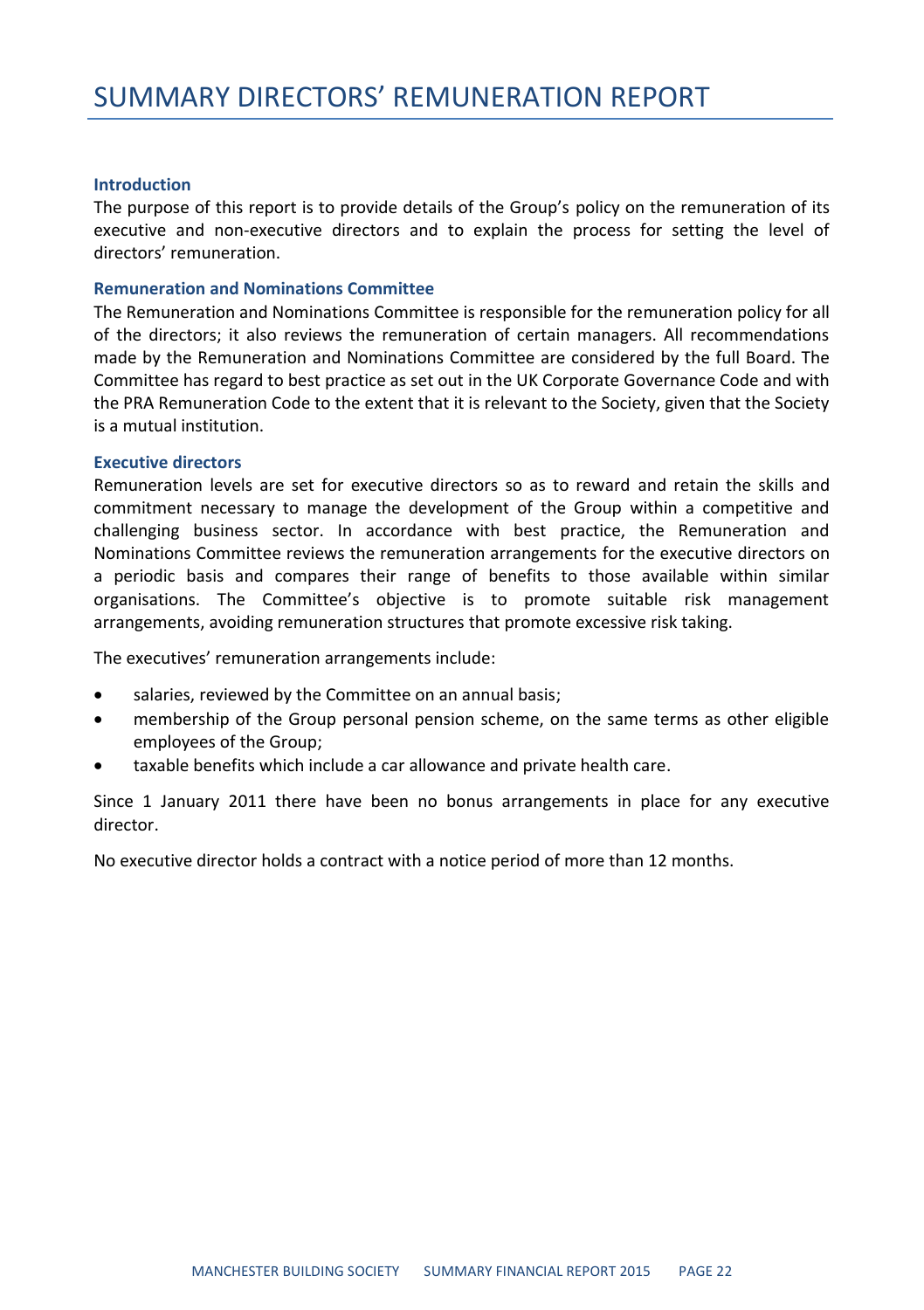#### **Executive directors**

|                                   |        | Pension       |                 |              |
|-----------------------------------|--------|---------------|-----------------|--------------|
|                                   | Salary | Contributions | <b>Benefits</b> | <b>Total</b> |
|                                   | £000   | £000          | £000            | £000         |
| 2015                              |        |               |                 |              |
| C.W. Gee (resigned 31 March 2015) | 29     | 3             | 3               | 35           |
| P.A. Lynch                        | 117    | 14            | 11              | 142          |
|                                   | 146    | 17            | 14              | 177          |
| 2014                              |        |               |                 |              |
| C.W. Gee                          | 117    | 14            | 11              | 142          |
| P.A. Lynch                        | 117    | 14            | 11              | 142          |
|                                   | 234    | 28            | 22              | 284          |

#### **Non-executive directors**

Non-executive directors are remunerated by way of fees, which are recommended by the Remuneration and Nominations Committee to the Board on an annual basis. The level of fees is assessed on the basis of responsibility, experience, skill and time commitment and by comparison with other building societies and regional financial institutions.

Non-executive directors do not receive any other benefits; they do not have any pension arrangements through the Group.

A summary of the non-executive directors' remuneration is shown below:

|                                    | Fees<br>2015<br>£000     | Fees<br>2014<br>£000 |
|------------------------------------|--------------------------|----------------------|
| J.P. Allen                         | 29                       | 29                   |
| H.F. Baines                        | 36                       | 32                   |
| I.A. Dewar                         | 29                       | 29                   |
| R.W. Dyson (resigned 16 June 2014) | $\overline{\phantom{a}}$ | 13                   |
| D.A. Harding                       | 72                       | 72                   |
| F.B. Smith                         | 29                       | 28                   |
| J. Smith (resigned 29 April 2015)  | 9                        | 32                   |
|                                    | 204                      | 235                  |

Non-executive directors are not appointed under service contracts. Their appointment is terminable by 1 month's notice on either side. In the event of the Society merging with another society whilst D.A. Harding is the Chairman of the Board, he is entitled to 6 months fees under his letter of appointment.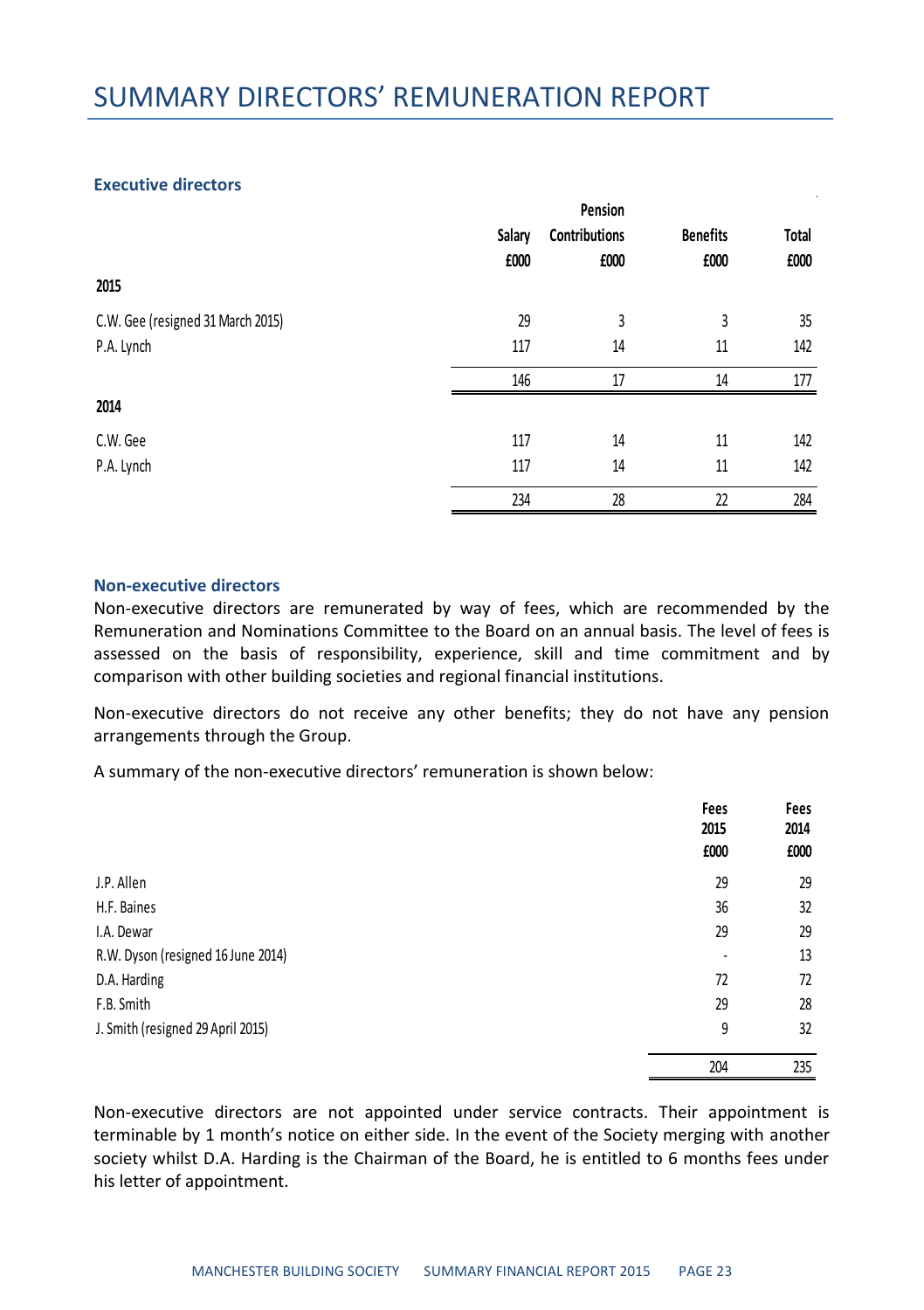### SUMMARY DIRECTORS' REMUNERATION REPORT

#### Total directors' emoluments

|                             | 2015<br>£000 | 2014<br>£000 |
|-----------------------------|--------------|--------------|
|                             |              |              |
| Executive directors         | 177          | 284          |
| Non-executive directors     | 204          | 235          |
| Total directors' emoluments | 381          | 519          |

#### All directors

The Group does not make mortgage loans available to any director. The above arrangements applied throughout 2015.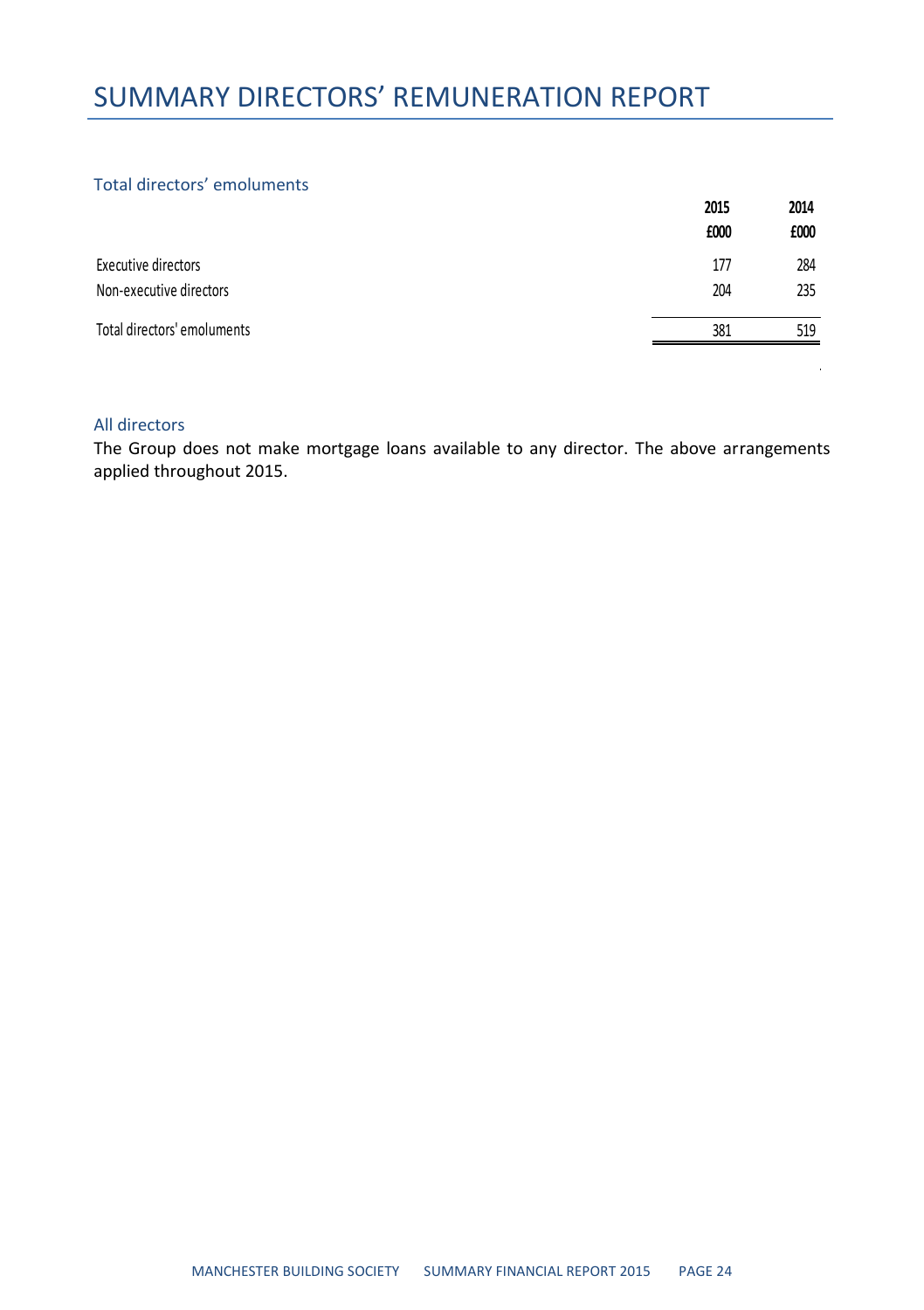### CONTACT DETAILS

#### Branch

Queens Court 24 Queens Street Manchester M2 5HX

Telephone 0161 923 8065

#### Agencies

Please see our website at: www.themanchester.co.uk for the most up to date list of our agencies

#### Savings Customer Services

| Telephone | 0161 923 8065               |
|-----------|-----------------------------|
| Fax       | 0161 923 8950               |
|           |                             |
| Post      | Manchester Building Society |
|           | 125 Portland Street         |
|           | Manchester                  |
|           | M14OD                       |
|           |                             |

#### Mortgage Customer Services

| Telephone | 0161 923 8030                      |
|-----------|------------------------------------|
| Fax       | 0161 923 8951                      |
|           |                                    |
| Post      | <b>Manchester Building Society</b> |
|           | 125 Portland Street                |
|           | Manchester                         |
|           | M1 4QD                             |
|           |                                    |